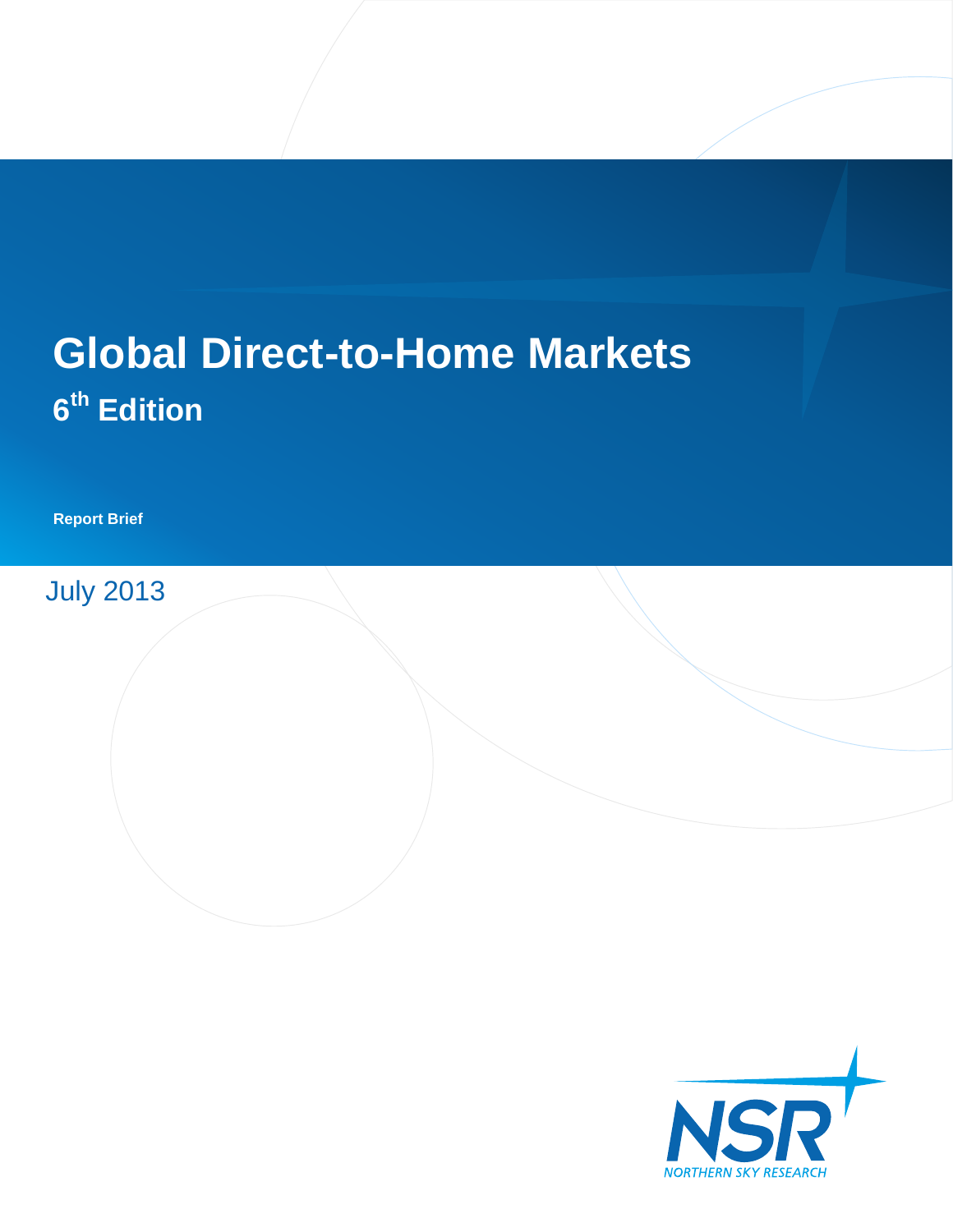

### Report Description

NSR's *Direct-to-Home (DTH) Markets, 6th Edition* provides an industry-leading assessment of key trends, drivers, and restraints facing the Direct-to-Home (DTH) satellite TV market. The study focuses in on the DTH and Pay-TV satellite TV market, emphasizing country-level research being incorporated into regional-level analyses. This study addresses some of the most pressing questions in the DTH industry today, including:

#### **NEW in this Edition:**

- **Key Country Analyses for 10 Major Emerging and Established** Markets
- Pay TV Bouquet Forecasting for Key Regions
- . Improved Quality of Population/ Demographic Data to Increase **Regional Focus to a Per-Country Level**
- **UltraHD Channel Forecasting to** 2022
- How many DTH & Satellite Pay TV subscribers will there be per region from 2012-2022? How much in subscription revenues will they bring to DTH and satellite Pay-TV providers?
- In which regions do Digital Terrestrial Technology (DTT) and Overthe-top (OTT) services present the greatest threat to DTH, and in which regions are they a lesser factor?
- Can DTH providers in emerging markets successfully transition from a focus on subscriber acquisition to increasing existing subscriber ARPUs? What factors continue to drive subscriber growth for the leading platforms in key countries?
- Which key countries have the greatest opportunities for DTH growth, and which countries are signaling higher barriers to entry?
- In the face of economic, political, and terrestrial threats to satellite TV services, which DTH markets still present niche opportunities for market growth?
- How big of a role will future technologies like UltraHD play, and in which regions will it be a factor? What is the outlook for SD, HD, or 3D channels?

*Direct-to-Home (DTH) Markets, 6th Edition* provides in-depth assessment and forecasting using both primary and secondary research, and includes figures for:

- **TV Households & DTH Subscriber figures** from 2012 2022
- **SAC, ARPU, and Subscription Revenues** for DTH and satellite Pay-TV Platforms through 2022
- **SD, HD, 3D, and Ultra HD Channels & Transponder Demand** Trends & Forecasts to 2022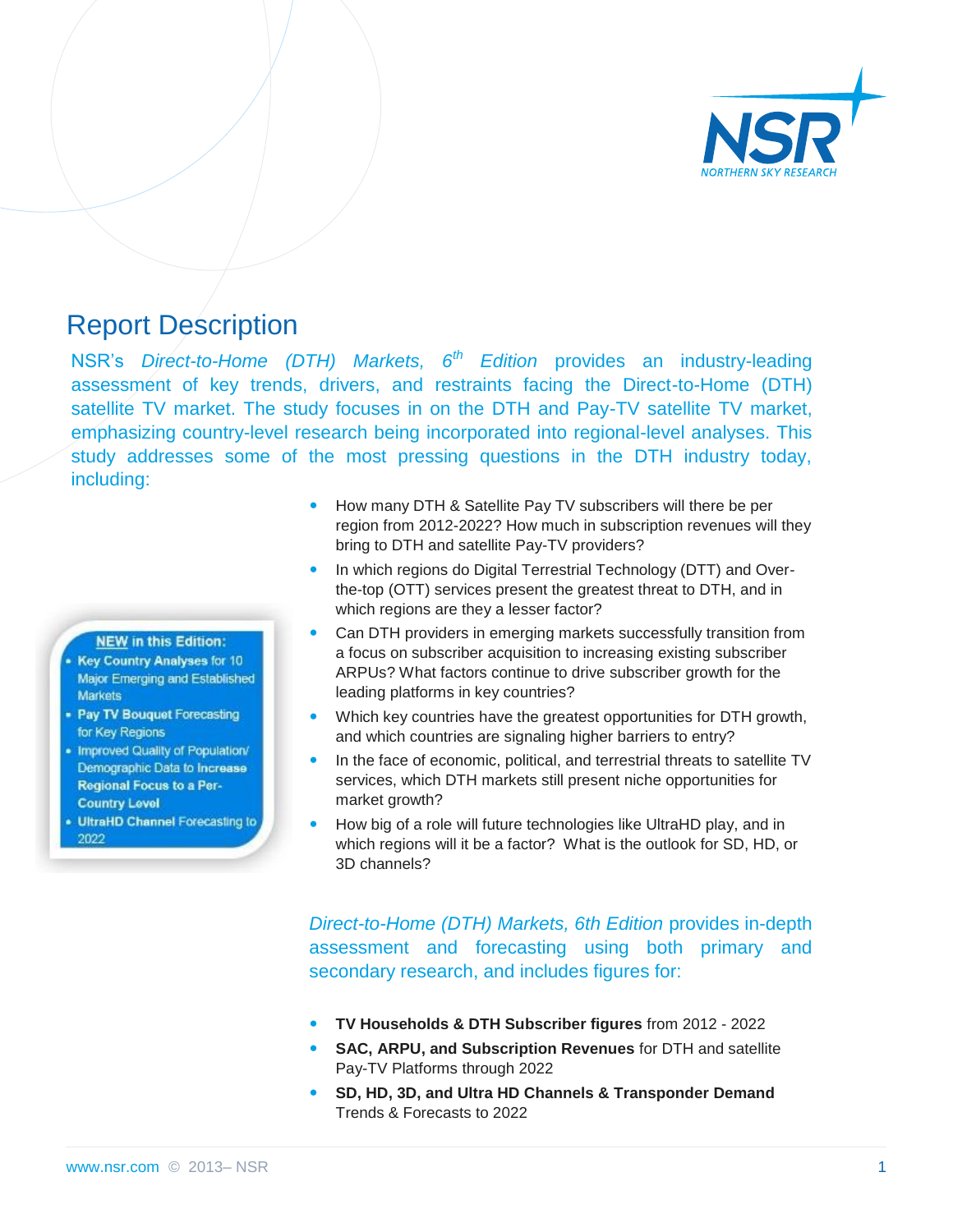

As market conditions continue to change, DTH platforms face challenges from higher programming fees, online providers, and economic stagnation. In many developing regions, political turmoil can also hinder DTH providers' efforts for expansion. However, for regions such as South Asia, driven by the continued growth in India, DTH subscription revenue continues to increase, reaching almost \$3.5 Billion by 2022. Furthermore, premium and above package tiers will account for more than half of these subscription revenues.

Despite these challenges, there remain over 20,000 SD, HD, and 3D channels and over 100 DTH platforms worldwide, and their competitive edge continues to be maintained through new technologies, increased subscriber numbers, and increasing ARPUs in many regions. Channel growth will continue to be robust, with over 35,000 channels by 2022, including dedicated capacity. While HD channels will roughly double, from just over 5,000 to just over 10,000 by 2022, SD will also post considerable gains, particularly in the developing world, increasing by nearly 10,000 during the period. Even by 2022, SD will still have the lion's share of the channel count.



#### **South Asia DTH Subscription Revenue**

**Regions Covered:** 

• Central Europe and Russia • Middle East and North Africa

· Sub-Saharan Africa

· East Asia · South Asia • Southeast Asia

**North America** • Central America and Caribbean **• South America** • Western Europe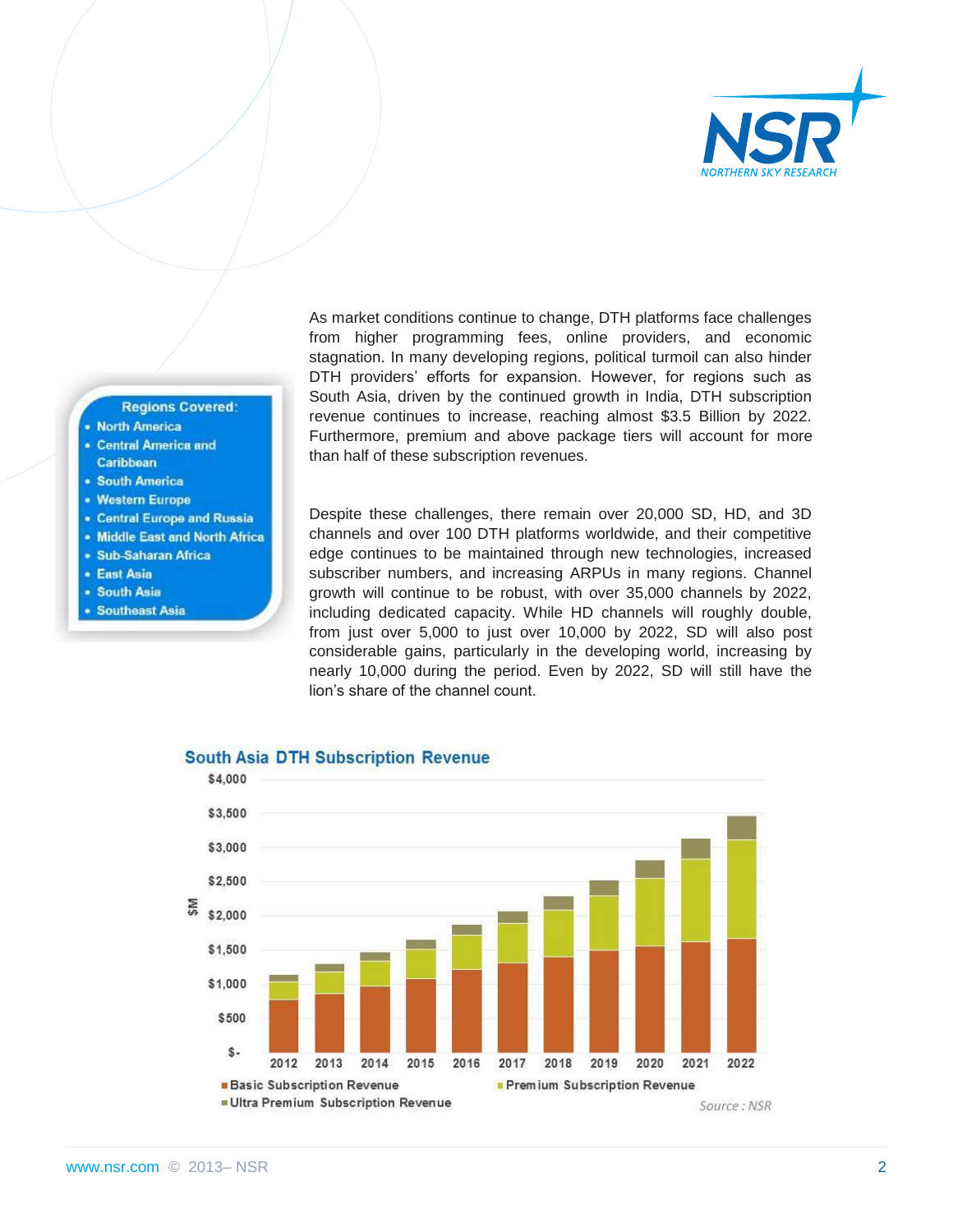



Considering all these factors, NSR's *Direct to Home (DTH) Markets, 6th Edition* provides a comprehensive picture of the global DTH market, with detailed analysis on a regional level comprising much of the research.

### Key Features

NSR's *Direct to Home (DTH) Markets, 6th Edition* provides a global perspective, with regional-centric analysis, built upon country-specific data. Building on NSR's previous research and experience, the 6th edition provides new segmentation and analysis of key emerging markets and bouquets, giving an added dimension, particularly for more "niche" markets and country-specific data. The report uses NSR's *Bottom-Line* approach to sift through the latest developments in the DTH market, allowing readers to gain an understanding of the industry's most recent trends using qualitative analysis, supported by quantitative figures and extensive research.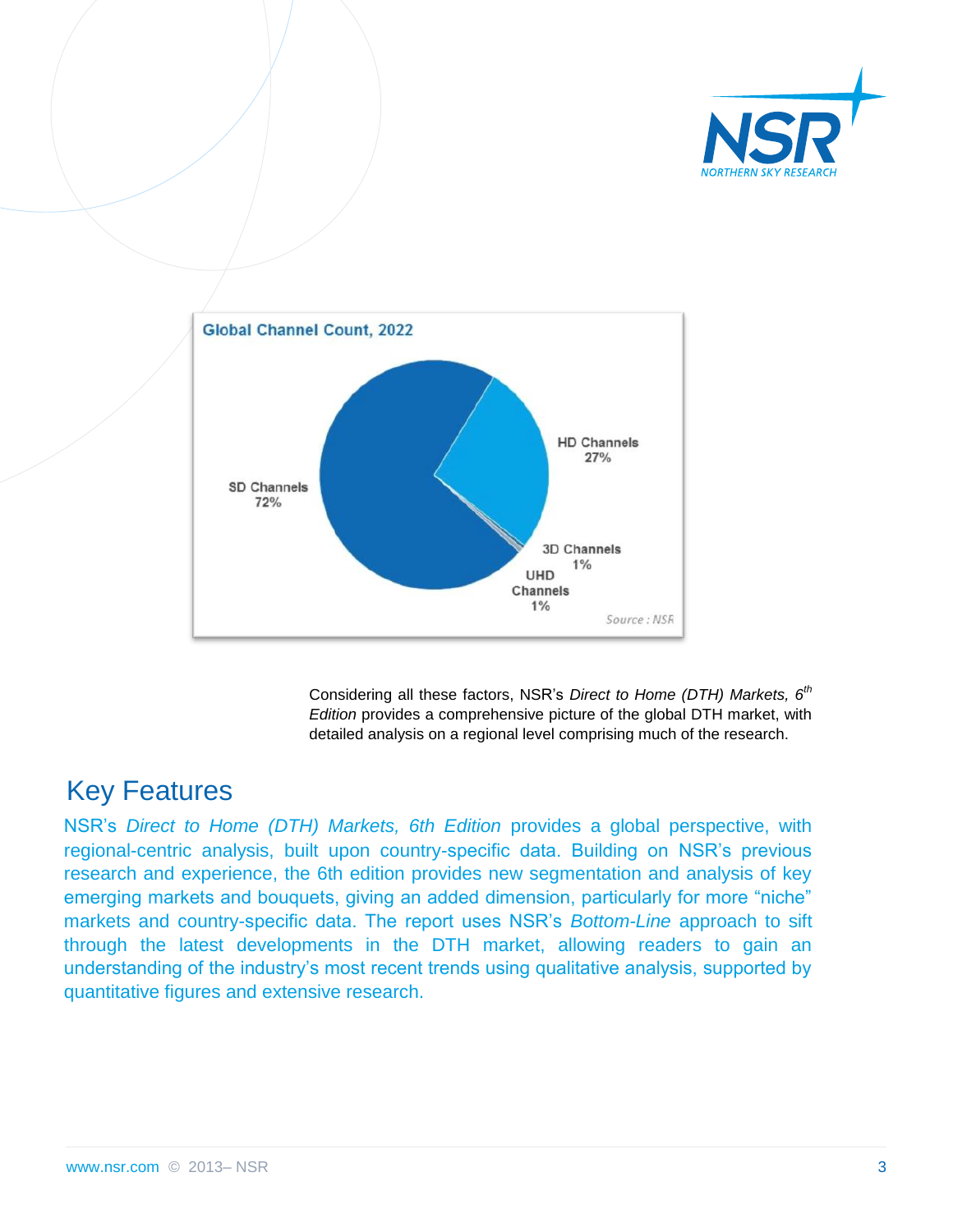

#### **Global Summary** т **Regional DTH Market Datapoints** (10 Regions, 2 Regional Bouquets) **Subscriber Parameters & Financial Forecasts** Forecast **Subscriber ARPU TV Households DTH Penetration** Average SAC 2012 - 2022 2012 - 2022 2012 - 2022 2012 - 2022 (Basic, Premium, Ultra Premium) **DTH Subscribers Subscriber Churn** 2012 - 2022 2012 - 2022 (Basic, Premium, Ultra **Subscription Revenue Average Platform OpEx** Premium) 2012 - 2022 2012 - 2022 **Subscriber Net DTH Platform Count Additions** 2012 - 2022 2012 - 2022 **Subscribers per Satellite Operator** 2012 **Channel Forecasts Transponder Forecasts Channels Average Channels per DTH TPE Utilization DTH Leasing Revenue** 2012 - 2022

2012 - 2022

(SD/HD/3D/UHD

TPEs/Gbps by Freq.)

2012 - 2022

(SD/HD/3D by Freq.)

**Satellite Operator DTH** 

**TPE Marketshare** 

2012

Platform

2012 - 2022

 $(SD/HD/3D)$ 

### NSR's DTH6 Report Data Segmentation

**Satellite Operator Channel Marketshare** 2012

(SD/HD/3D/UHD by

Freq.)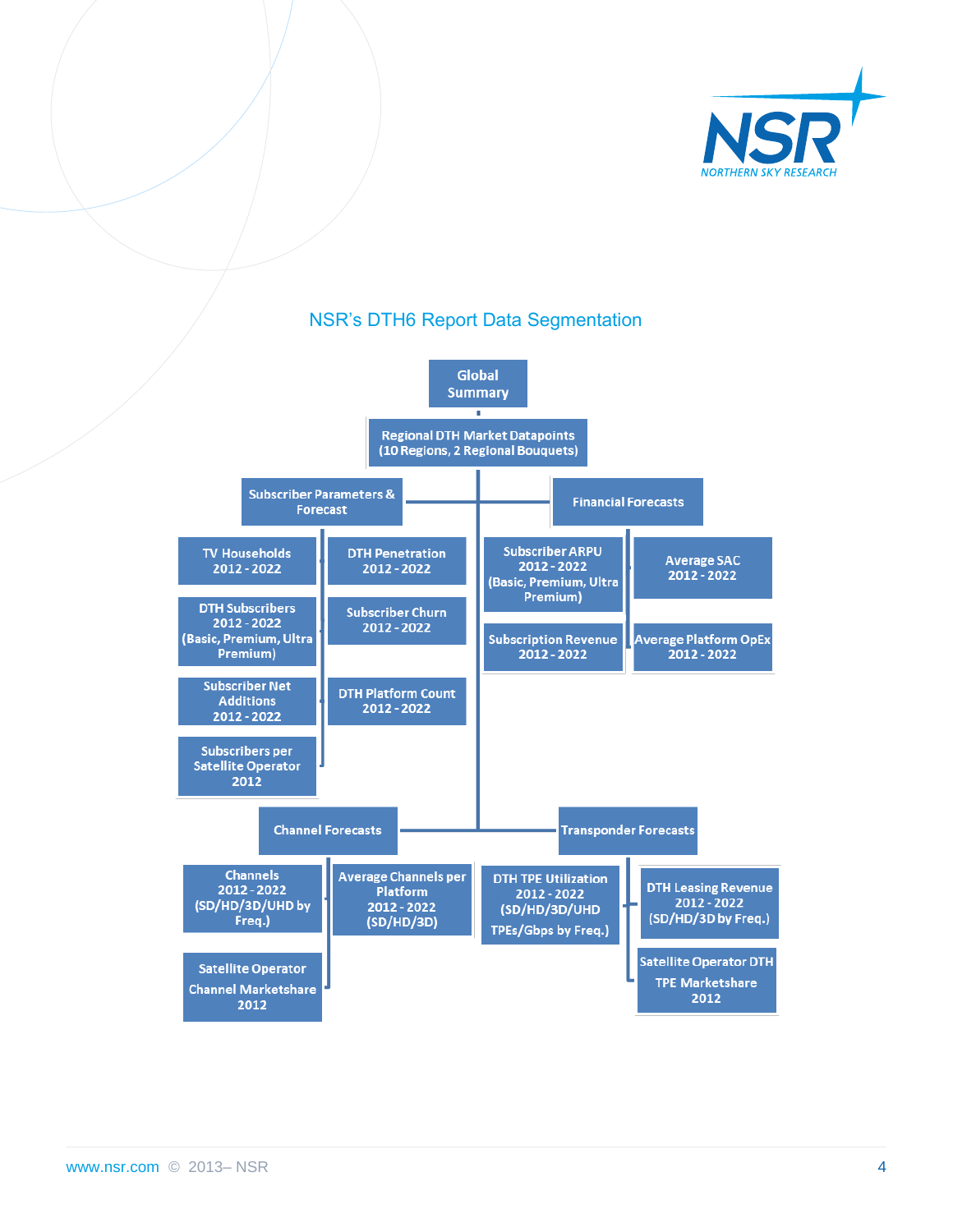

#### Who Should Purchase this Report?

- National, Regional, and Global Satellite Operators
- Direct-to-Home Service Providers
- Direct-to-Home Equipment Manufacturers
- Over-the-Top Service Providers
- Telcos providing "Triple-Play" and "Quad-Play" services
- Television Channels and Broadcasters
- Regulators and Policy makers
- Teleport Operators
- Banks and Investors

### Executive Summary

The global economic environment is undergoing a rapid shift. Trade, money, influence, and power are migrating from the Northern Hemisphere to the South, from the established West to the East. As countries such as China, India, Indonesia, and Brazil become the world's growth engines, the Direct-to-Home Television market is no different, with the influence and importance of these developing regions increasing all the time. In *Global Direct-to-Home (DTH) Markets, 6th Edition*, NSR delves into the DTH markets, examining recent trends and forecasting future market tendencies in order to provide a comprehensive understanding of the direction of the DTH industry today, and how to best capitalize on this shift to the Southern Hemisphere.

> The broadest trends observed through this report are an **increase in subscriber numbers but a decrease in subscriber ARPUs. An increase in overall revenues and bottom line profits, but a decrease in profit margins. A gradual expansion of platform offerings, especially in developing regions, complimented by a huge increase in Global DTH channels, especially HD ones, which will more than double. And last but not least, a shift in emphasis from North America and Western Europe to developing regions such as South Asia and Sub-Saharan Africa**. With over 200 graphs, charts, and tables, NSR's *Global Direct-to Home (DTH) Markets, 6th Edition* is a comprehensive, objective, and strategically-oriented report on how to succeed in the diverse and faced-paced DTH environment of today.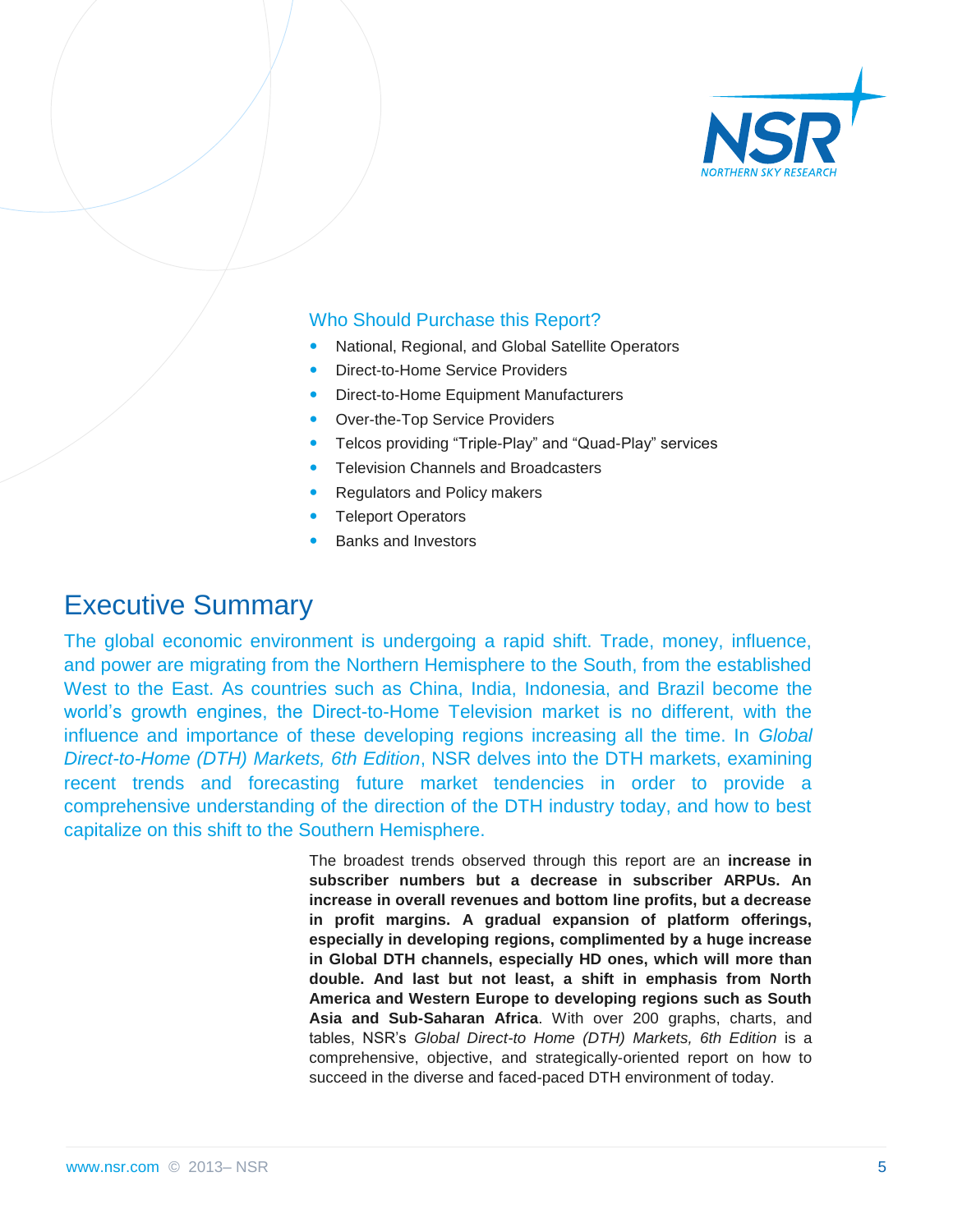



**Global DTH Subscribers, by Type** 

To understand the shift to the Southern Hemisphere, and to developing countries, one needs to look no further than overall subscriber numbers. **By 2022, more than one in three new DTH subscribers will come from South Asia**. Further, another 15% will come from Sub-Saharan Africa, with a roughly equal percentage coming from South America. Notably absent from the picture are established regions such as North America, Western Europe, and East Asia, which despite accounting for over 75% of subscriber revenues today, will account for just over 8% of new subscribers by 2022.

Put another way, **North America, Western Europe, and East Asia, combined, will add less new subscribers than South America, Sub-Saharan Africa, South Asia, and Southeast Asia,** *taken individually***.**

Moving on to revenues, globally there will be an increase in **subscriber revenues from \$86.5 billion today to \$134.4 billion by 2022**. Revenue growth will be geared towards **Ultra Premium Subscribers**, with growth in their revenues accounting for just under half of total revenue increase. The remaining 52% will be divided equally between Premium and Basic subscribers, reflecting two major trends during the next decade—the rise of the global middle-class, and the lifting of the bottom 20% of the human population out of absolute poverty. The former group will drive Premium subscription revenues in regions such as South America and Southeast Asia, while the latter group will drive Basic subscription revenues in South Asia and Sub-Saharan Africa. At the end of the day, while there will be more subscribers and more revenues, **ARPUs will in fact fall as a whole, being weighed down by tens of millions of low-income, low-ARPU subscribers in developing countries.**

On the channels front, global channel numbers will increase dramatically during the forecast, and there will be a **continued emphasis on HD programming**, in particular HD sports, which are a huge selling point for subscribers, whether they're located in India, Japan, Brazil, or the United Kingdom. As such, HD channels will more than double during the forecast. Particularly in regions that historically broadcast Free-to-Air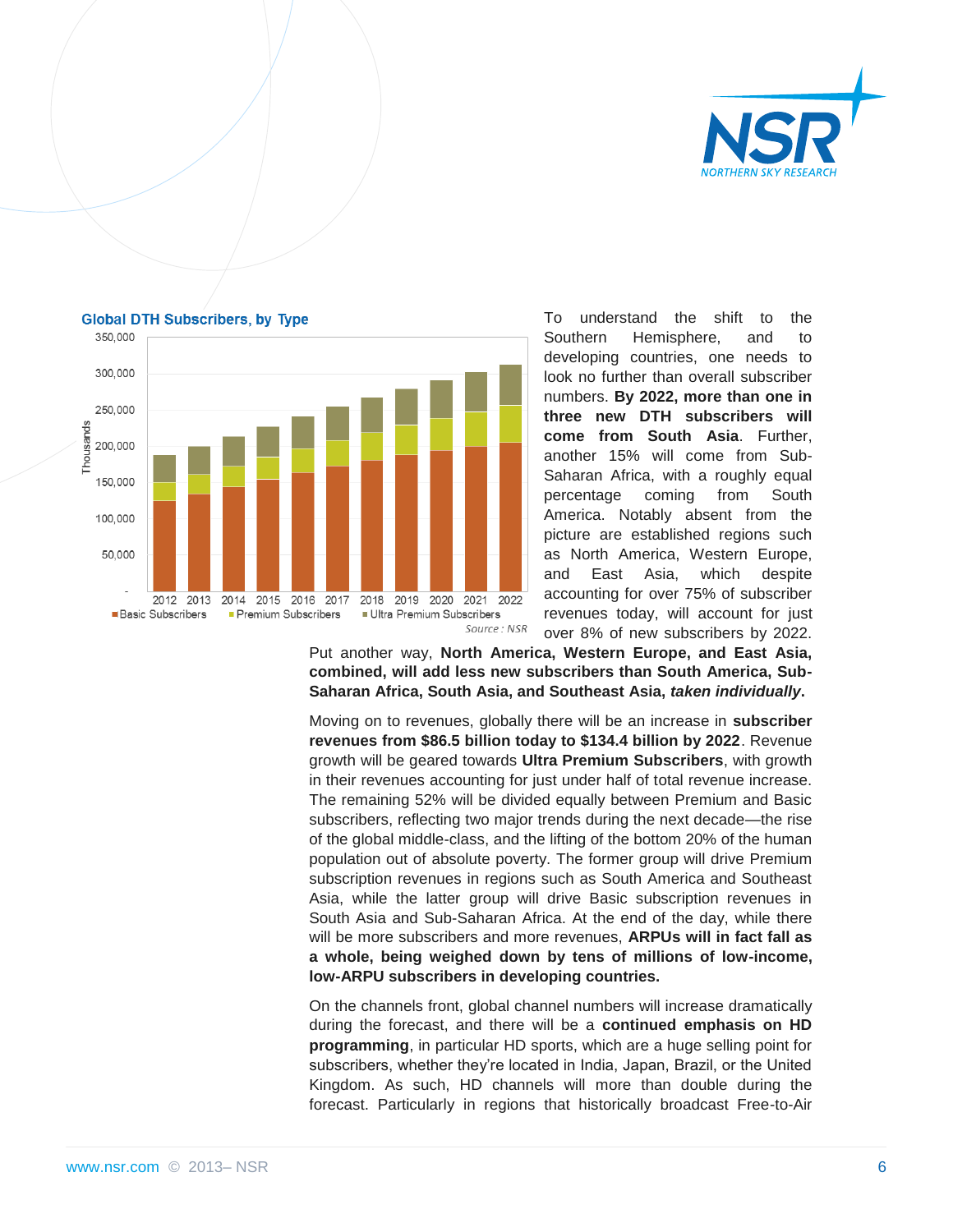

channels, such as the Middle East & North Africa, HD channels will be a key differentiator in justifying Pay TV. Further, in regions with considerable threats from IPTV, HD content will stand out from the Internet-based offerings that are often lower viewing quality.

> Finally, among emerging technologies, NSR believes that **Ultra HD will eventually win out over 3D TV**, a topic covered regionally within *Global Direct-to-Home (DTH) Markets*. While some regions will see 3D with increased influence, on a global scale, UHD will have more channels being aired by 2022, and will, simply put, overtake 3D TV as the preferred new viewing technology moving forward.

As the Global DTH industry witnesses a massive paradigm shift from North to South, from the West to the East, this turbulence is continuing to give way to opportunity. In NSR's *Global Direct-to-Home (DTH) Markets, 6th Edition*, the global DTH market is broken down by

subscribers, channels, revenues, satellite capacity, ARPUs, and a number of other metrics. Complimented by thorough quantitative and qualitative analysis, and broken down into digestible terms with *Bottom Line* analysis, NSR's *Global Direct-to-Home (DTH) Markets* will provide the reader with the best way to capitalize on the \$48 billion in new yearly revenues coming from 125 million new subscribers in the global DTH industry, be it as a satellite operator, DTH platform, equipment provider, or an investor.

2022

Source: NSR

2021



\$160,000 \$140,000

\$120,000 \$100,000

> \$80,000 \$60,000 \$40,000

> \$20,000  $$$

2012

**Basic Subscription Revenue** 

2013

Ultra Premium Subscription Revenue

 $2014$ 

2015

2016

2017

2018 2019 2020

Premium Subscription Revenue

 $\sum_{i=1}^{n}$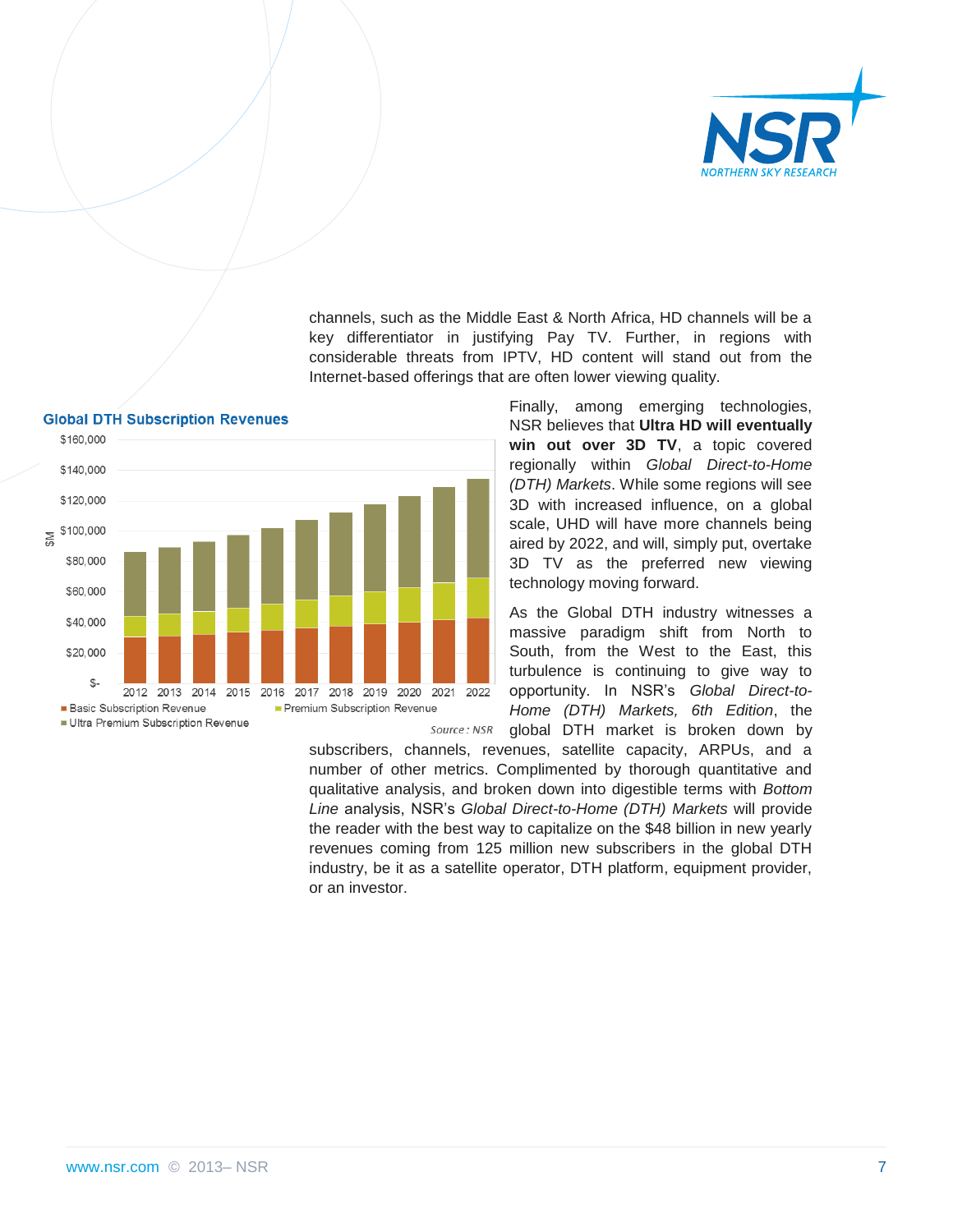

## Table of Contents

**1. Executive Summary** 

#### **2. Global Market Overview**

- 2.1. Global Trends, Drivers, and Restraints
	- 2.1.1. State of the Global DTH Industry
	- 2.1.2. Bottom Line
- 2.2. DTH Market Subscriber Parameters & Forecasts
	- 2.2.1. Global TV Households and DTH Penetration
	- 2.2.2. Global DTH Subscribers
	- 2.2.3. Global Subscriber Churn
	- 2.2.4. Global Gross & Net Subscriber Additions
	- 2.2.5. Global Platform Count
	- 2.2.6. Global Subscribers by Satellite Operator
- 2.3. DTH Financial Forecasts
	- 2.3.1. Global DTH Subscriber ARPUs
	- 2.3.2. Global DTH Subscriber Revenues
	- 2.3.3. Global DTH Platform Profitability, OpEx, and SAC
- 2.4. DTH Channels Forecasts
	- 2.4.1. Global DTH Channels—SD
	- 2.4.2. Global DTH Channels—HD
	- 2.4.3. Global DTH Channels—3D
	- 2.4.4. Global DTH Channels—Ultra HD (UHD)
	- 2.4.5. Global Average Number of Channels per Platform
- 2.5. DTH Transponder Forecasts
	- 2.5.1. Global DTH Transponder (TPE) Utilization—Ku-band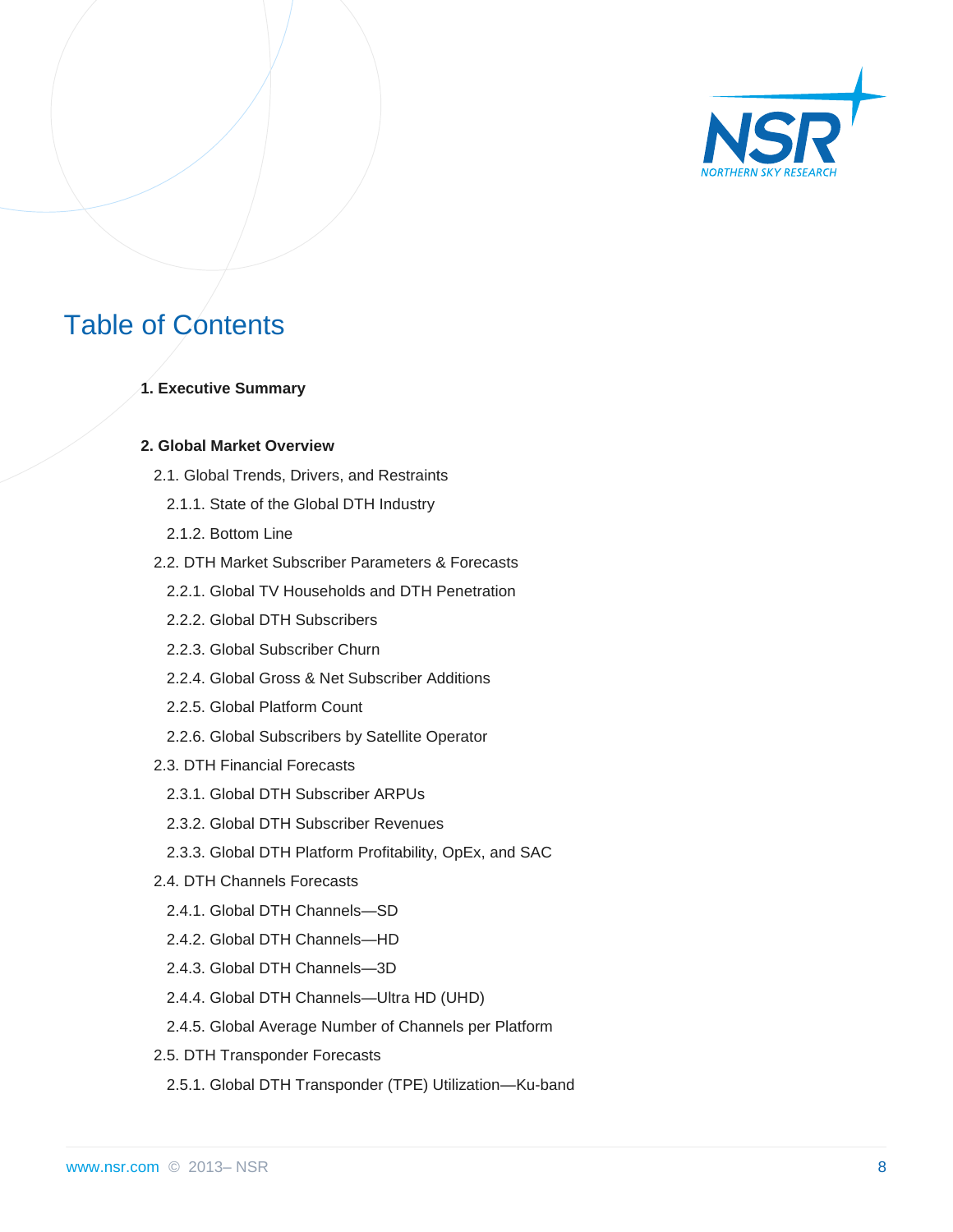

- 2.5.2. Global DTH Gbps Utilization—HTS
- 2.5.3. Global DTH Transponder Leasing Revenues—Ku-band
- 2.5.4. Global DTH Gbps Leasing Revenues—HTS
- 2.5.5. Global DTH Leased Transponders by Satellite Operator
- 2.6. Comparison of DTH 4th, DTH 5th, and DTH 6th Editions
	- 2.6.1. Global DTH Subscriber Comparison
	- 2.6.2. Global DTH Channels by Platform Comparison

#### **3. North America**

- 3.1. Regional Trends, Drivers, and Restraints
	- 3.1.1. State of the DTH Industry
	- 3.1.2. Bottom Line
- 3.2. DTH Market Subscriber Parameters & Forecasts
	- 3.2.1. TV Households and DTH Penetration Rate
	- 3.2.2. DTH Subscribers
	- 3.2.3. Subscriber Churn
	- 3.2.4. Gross & Net Subscriber Additions
	- 3.2.5. Subscribers per Satellite Operator, 2012
- 3.3. DTH Financial Forecasts
	- 3.3.1. Subscriber ARPU
	- 3.3.2. Subscription Revenue
	- 3.3.3. Average Platform Profitability, OpEx, and SAC
- 3.4. DTH Channels Forecasts
	- 3.4.1. DTH Channels—SD
	- 3.4.2. DTH Channels—HD
	- 3.4.3. DTH Channels—3D
	- 3.4.4. DTH Channels—Ultra HD
	- 3.4.5. Average Channels per Platform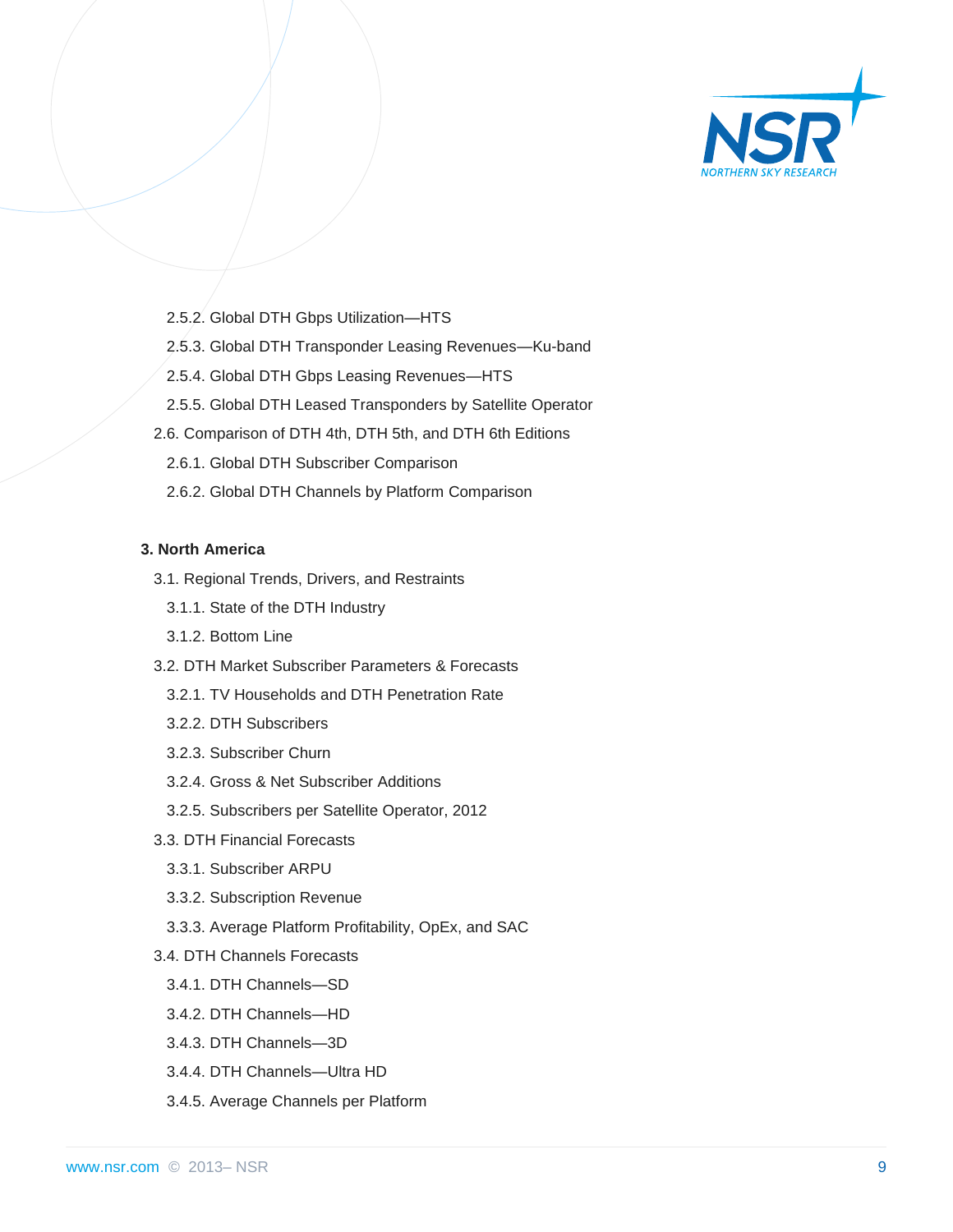

- 3.4.6. Satellite Operator Channel Market Share, 2012
- 3.5. DTH Transponder Forecasts
	- 3.5.1. Total DTH Transponder Utilization—Ku-band
	- 3.5.2. Total DTH Gbps Utilization—HTS
	- 3.5.3. Total DTH Transponder Utilization—Dedicated Ku-band
	- 3.5.4. Total DTH Transponder Utilization—Dedicated Ka-band
	- 3.5.5. Total DTH Transponder Leasing Revenues—Ku-band
- 3.6. Comparison of DTH 4th, DTH 5th, and DTH 6th Editions
	- 3.6.1. DTH Subscriber Comparison
	- 3.6.2. DTH Channels per Platform Comparison

#### **4. Central America & Caribbean**

- 4.1. Regional Trends, Drivers, and Restraints
	- 4.1.1. State of the DTH Industry
	- 4.1.2. Bottom Line
- 4.2. DTH Market Subscriber Parameters & Forecasts
	- 4.2.1. TV Households and DTH Penetration Rate
	- 4.2.2. DTH Subscribers
	- 4.2.3. Subscriber Churn
	- 4.2.4. Gross & Net Subscriber Additions
	- 4.2.5. DTH Platform Count
	- 4.2.6. Subscribers per Satellite Operator, 2012
- 4.3. DTH Financial Forecasts
	- 4.3.1. Subscriber ARPU
	- 4.3.2. Subscription Revenue
	- 4.3.3. Average Platform Profitability, OpEx, and SAC
- 4.4. DTH Channels Forecasts
	- 4.4.1. DTH Channels—SD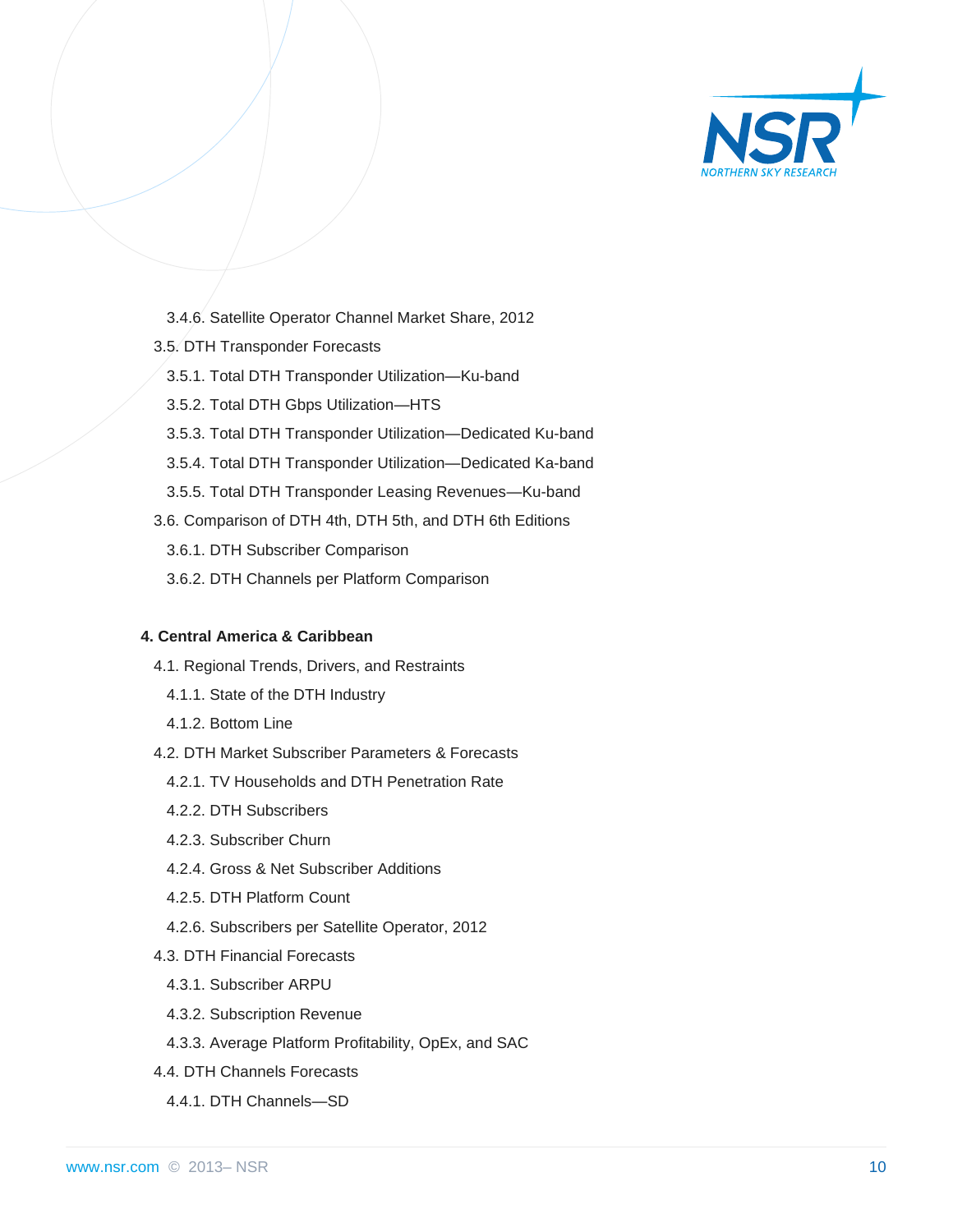

- 4.4.2. DTH Channels—HD
- 4.4.3. DTH Channels—3D
- 4.4.4. DTH Channels—Ultra HD
- 4.4.5. Average Channels per Platform
- 4.4.6. Satellite Operator Channel Market Share, 2012
- 4.5. DTH Transponder Forecasts
	- 4.5.1. Total DTH Transponder Utilization—Ku-band
	- 4.5.2. Total DTH Leasing Revenues—Ku-band
	- 4.5.3. Satellite Operator Transponder Market Share
- 4.6. Comparison of DTH 4th, DTH 5th, and DTH 6th Editions, Key Country Analysis
	- 4.6.1. DTH Subscriber Comparison
	- 4.6.2. DTH Channels per Platform Comparison
	- 4.6.3. Key Country Analysis—Mexico

#### **5. South America**

- 5.1. Regional Trends, Drivers, and Restraints
	- 5.1.2. Bottom Line
- 5.2. DTH Market Subscriber Parameters & Forecasts
	- 5.2.1. TV Households and DTH Penetration Rate
	- 5.2.2. DTH Subscribers
	- 5.2.3. Subscriber Churn
	- 5.2.4. Gross & Net Subscriber Additions
	- 5.2.5. DTH Platform Count
	- 5.2.6. Subscribers per Satellite Operator, 2012
- 5.3. DTH Financial Forecasts
	- 5.3.1. Subscriber ARPU
	- 5.3.2. Subscription Revenue
	- 5.3.3. Average Platform Profitability, OpEx, and SAC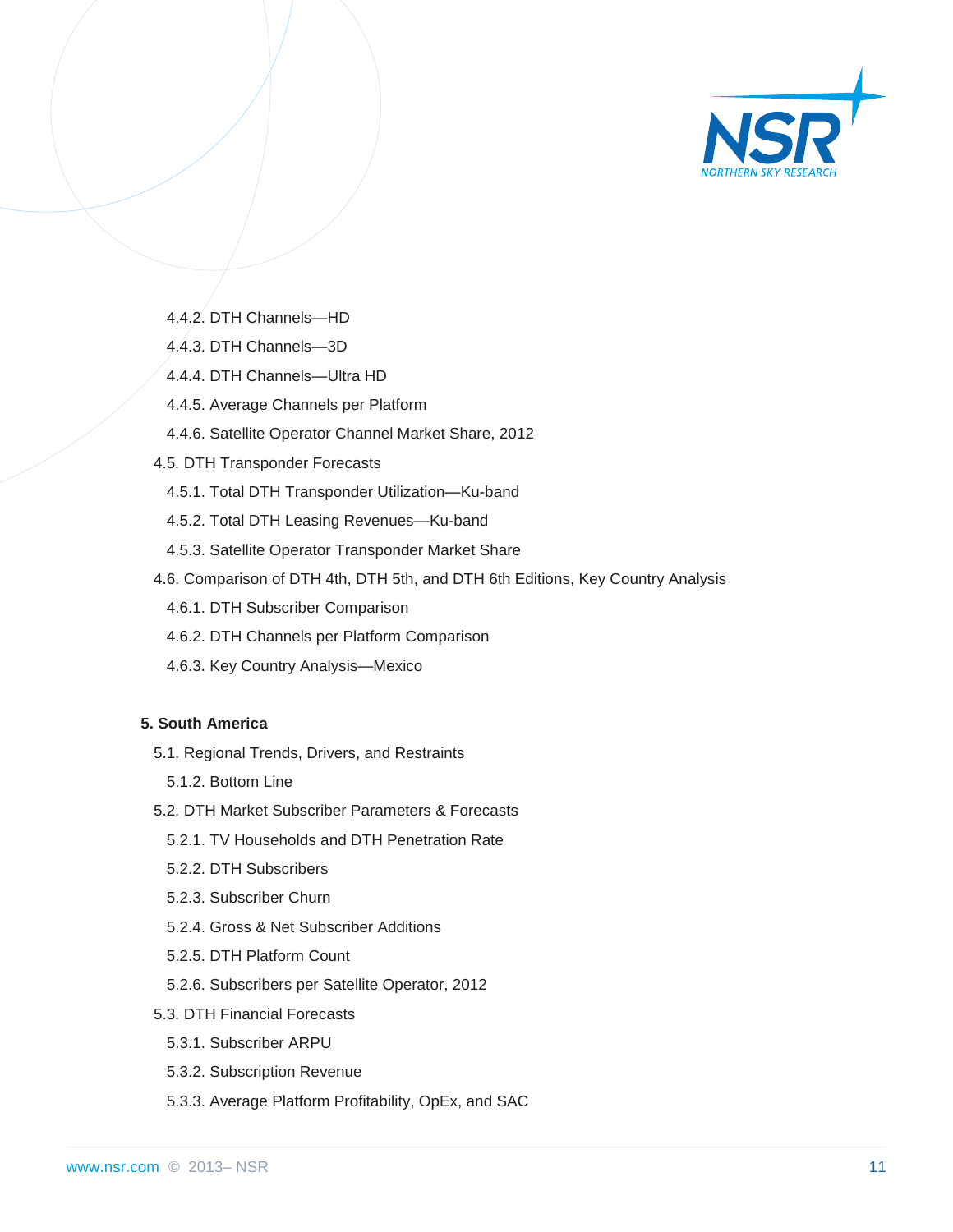

- 5.4. DTH Channels Forecasts
	- 5.4.1. DTH Channels—SD
	- 5.4.2. DTH Channels—HD
	- 5.4.3. DTH Channels—3D
	- 5.4.4. DTH Channels—Ultra HD
	- 5.4.5. Average Channels per Platform
	- 5.4.6. Satellite Operator Channel Market Share, 2012
- 5.5. DTH Transponder Forecasts
	- 5.5.1. Total DTH Transponder Utilization—Ku-band
	- 5.5.2. Total DTH Leasing Revenues—Ku-band
	- 5.5.3. Satellite Operator Transponder Market Share
	- 5.6. Comparison of DTH 4th, DTH 5th, and DTH 6th Editions, Key Country Analysis
		- 5.6.1. DTH Subscriber Comparison
		- 5.6.2. DTH Channels per Platform Comparison
		- 5.6.3. Key Country Analysis—Brazil

#### **6. Western Europe**

- 6.1. Regional Trends, Drivers, and Restraints
	- 6.1.1. State of the DTH Industry
	- 6.1.2. Bottom Line
- 6.2. DTH Market Subscriber Parameters & Forecasts
	- 6.2.1. TV Households and DTH Penetration Rate
	- 6.2.2. DTH Subscribers
	- 6.2.3. Subscriber Churn
	- 6.2.4. Gross & Net Subscriber Additions
	- 6.2.5. Subscribers per Satellite Operator, 2012
- 6.3. DTH Financial Forecasts
	- 6.3.1. Subscriber ARPU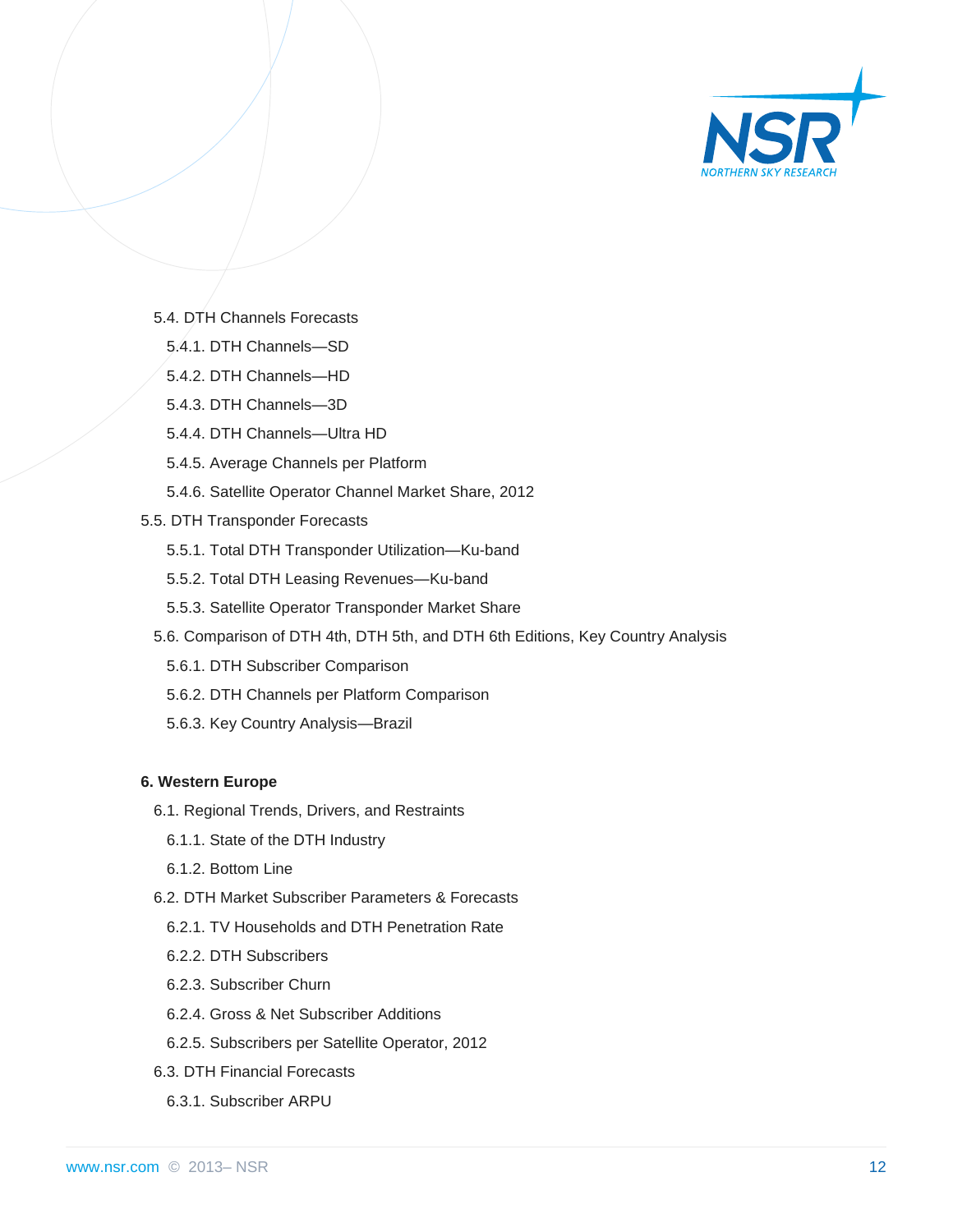

- 6.3.2. Subscription Revenue
- 6.3.3. Average Platform Profitability, OpEx, and SAC
- 6.4. DTH Channels Forecasts
	- 6.4.1. DTH Channels—SD
	- 6.4.2. DTH Channels—HD
	- 6.4.3. DTH Channels—3D
	- 6.4.4. DTH Channels—Ultra HD
	- 6.4.5. Average Channels per Platform
	- 6.4.6. Satellite Operator Channel Market Share, 2012
- 6.5. DTH Transponder Forecasts
	- 6.5.1. Total DTH Transponder Utilization—Ku-band
	- 6.5.2. Total DTH Leasing Revenues—Ku-band
	- 6.5.3. Satellite Operator Transponder Market Share
- 6.6. WEU Bouquet Subscriber Parameters & Forecasts
	- 6.6.1. TV Households and DTH Penetration Rate
	- 6.6.2. DTH Subscribers
	- 6.6.3. Subscriber Churn
	- 6.6.4. Gross & Net Subscriber Additions
	- 6.6.5. Subscribers per Satellite Operator, 2012
	- 6.6.6. DTH Bouquet Count
- 6.7. Bouquet Financial Forecasts
	- 6.7.1. Subscriber ARPU
	- 6.7.2. Subscription Revenue
	- Average Platform Profitability, OpEx, and SAC
- 6.8. Bouquet Channels & TPE Forecasts
	- 6.8.1. DTH Channels—SD
	- 6.8.2. DTH Channels—HD
	- 6.8.3. Average Channels per Platform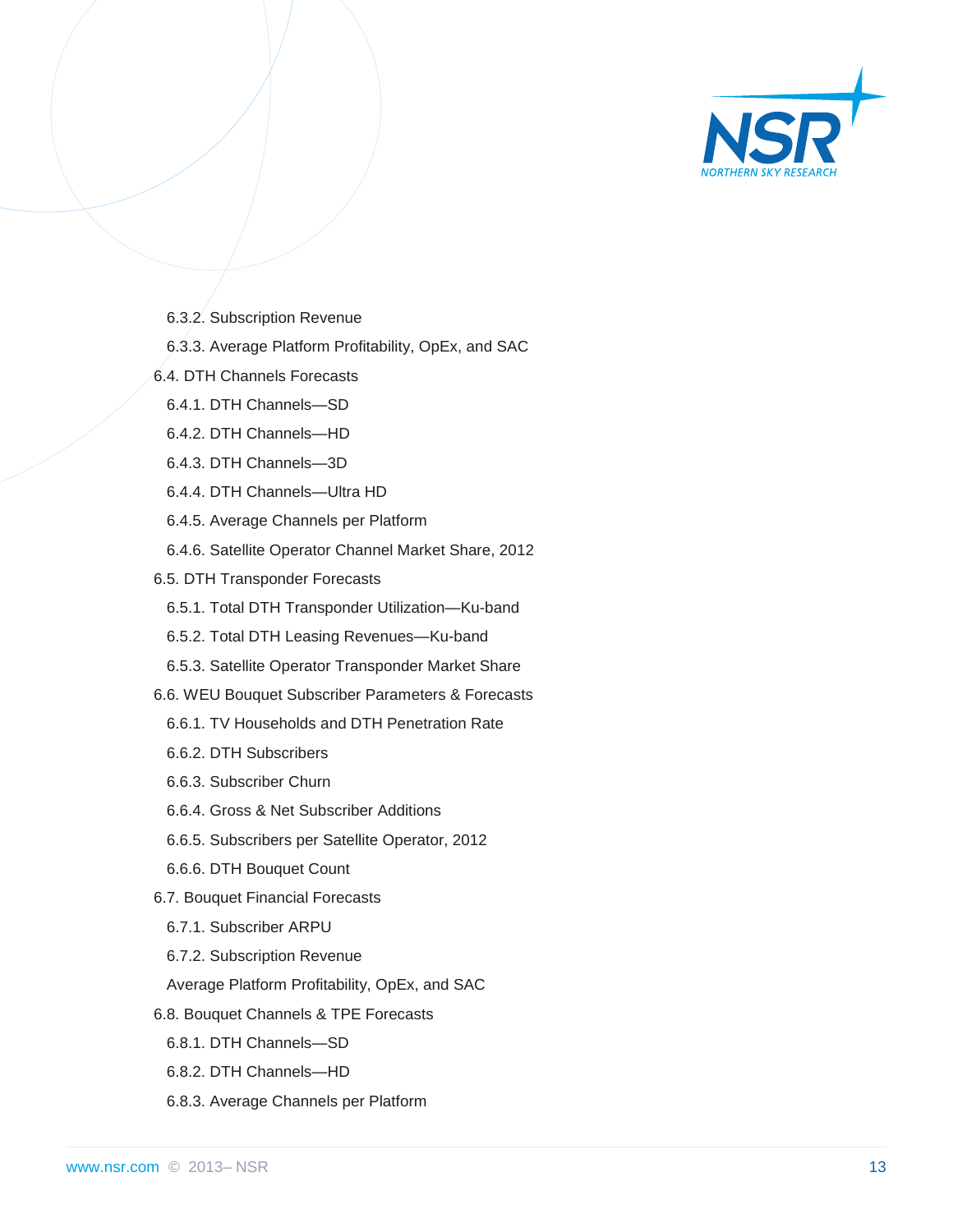

- 6.8.4. DTH Transponder Utilization—Ku band
- 6.8.5. Total DTH Leasing Revenues—Ku-band
- 6.8.6. Satellite Operator Transponder Market Share
- 6.9. Comparison of DTH 4th, DTH 5th, and DTH 6th Editions, Key Country Analysis
	- 6.9.1. DTH Subscriber Comparison
	- 6.9.2. DTH Channels per Platform Comparison
	- 6.9.3. Key Country Analysis—Germany

#### **7. Central & Eastern Europe**

- 7.1. Regional Trends, Drivers, and Restraints
	- 7.1.1. State of the DTH Industry
	- 7.1.2. Bottom Line
- 7.2. DTH Market Subscriber Parameters & Forecasts
	- 7.2.1. TV Households and DTH Penetration Rate
	- 7.2.2. DTH Subscribers
	- 7.2.3. Subscriber Churn
	- 7.2.4. Gross & Net Subscriber Additions
	- 7.2.5. DTH Platform Count
	- 7.2.6. Subscribers per Satellite Operator, 2012
- 7.3. DTH Financial Forecasts
	- 7.3.1. Subscriber ARPU
	- 7.3.2. Subscription Revenue
	- 7.3.3. Average Platform Profitability, OpEx, and SAC
- 7.4. DTH Channels Forecasts
	- 7.4.1. DTH Channels—SD
	- 7.4.2. DTH Channels—HD
	- 7.4.3. DTH Channels—3D
	- 7.4.4. DTH Channels—Ultra HD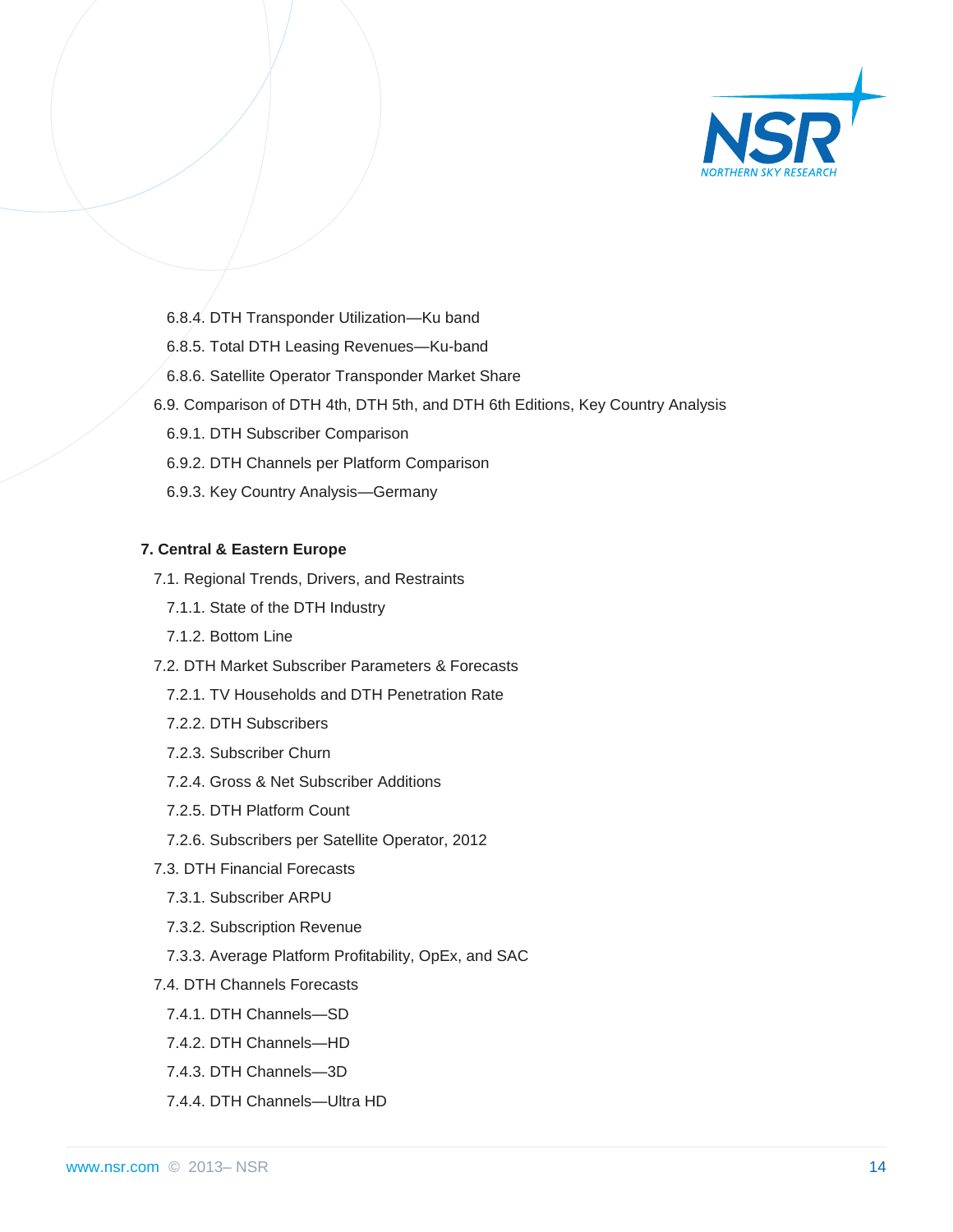

- 7.4.5. Average Channels per Platform
- 7.4.6. Satellite Operator Channel Market Share, 2012
- 7.5. DTH Transponder Forecasts
	- 7.5.1. Total DTH Transponder Utilization—Ku-band
	- 7.5.2. Total DTH Leasing Revenues—Ku-band
	- 7.5.3. Satellite Operator Transponder Market Share
- 7.6. CEEU Bouquet Subscriber Parameters & Forecasts
	- 7.6.1. TV Households and DTH Penetration Rate
	- 7.6.2. DTH Subscribers
	- 7.6.3. Subscriber Churn
	- 7.6.4. Gross & Net Subscriber Additions
	- 7.6.5. Bouquet Count
	- 7.6.6. Subscribers per Satellite Operator, 2012
- 7.7. Bouquet Financial Forecasts
	- 7.7.1. Subscriber ARPU
	- 7.7.2. Subscription Revenue
	- 7.7.3. Average Platform Profitability, OpEx, and SAC
- 7.8. Bouquet Channels Forecasts
	- 7.8.1. DTH Channels—SD
	- 7.8.2. DTH Channels—HD
	- 7.8.3. Average Channels per Platform
	- 7.8.4. DTH Transponder Utilization—Ku band
	- 7.8.5. Total DTH Leasing Revenues—Ku-band
	- 7.8.6. Satellite Operator Transponder Market Share
- 7.9. Comparison of DTH 4th, DTH 5th, and DTH 6th Editions, Key Country Analyses
	- 7.9.1. DTH Subscriber Comparison
	- 7.9.2. DTH Channels per Platform Comparison
	- 7.9.3. Key Country Analysis—Russia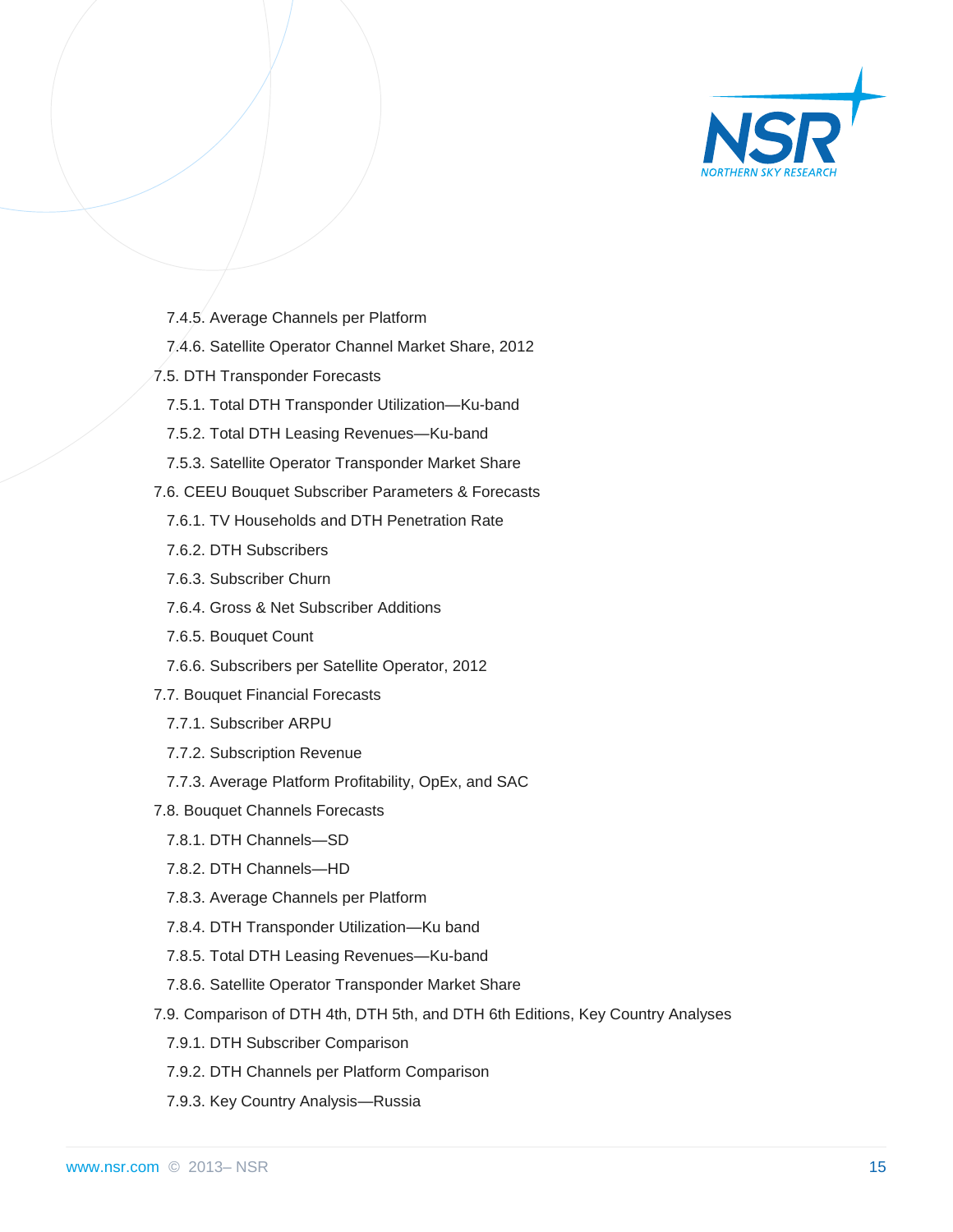

7.9.4. Key Country Analysis—Romania

#### **8. Middle East & North Africa**

- 8.1. Regional Trends, Drivers, and Restraints
	- 8.1.1. State of the DTH Industry
	- 8.1.2. Bottom Line
- 8.2. DTH Market Subscriber Parameters & Forecasts
	- 8.2.1. TV Households and DTH Penetration Rate
	- 8.2.2. DTH Subscribers
	- 8.2.3. Subscriber Churn
	- 8.2.4. Gross & Net Subscriber Additions
	- 8.2.5. Subscribers per Satellite Operator, 2012
- 8.3. DTH Financial Forecasts
	- 8.3.1. Subscriber ARPU
	- 8.3.2. Subscription Revenue
	- 8.3.3. Average Platform Profitability, OpEx, and SAC
- 8.4. DTH Channels Forecasts
	- 8.4.1. DTH Channels—SD
	- 8.4.2. DTH Channels—HD
	- 8.4.3. DTH Channels—3D
	- 8.4.4. DTH Channels—Ultra HD
	- 8.4.5. Average Channels per Platform
	- 8.4.6. Satellite Operator Channel Market Share, 2012
- 8.5. DTH Transponder Forecasts
	- 8.5.1. Total DTH Transponder Utilization—Ku-band
	- 8.5.2. Total DTH Leasing Revenues—Ku-band
	- 8.5.3. Satellite Operator Transponder Market Share
- 8.6. Comparison of DTH 4th, DTH 5th, and DTH 6th Editions, Key Country Analysis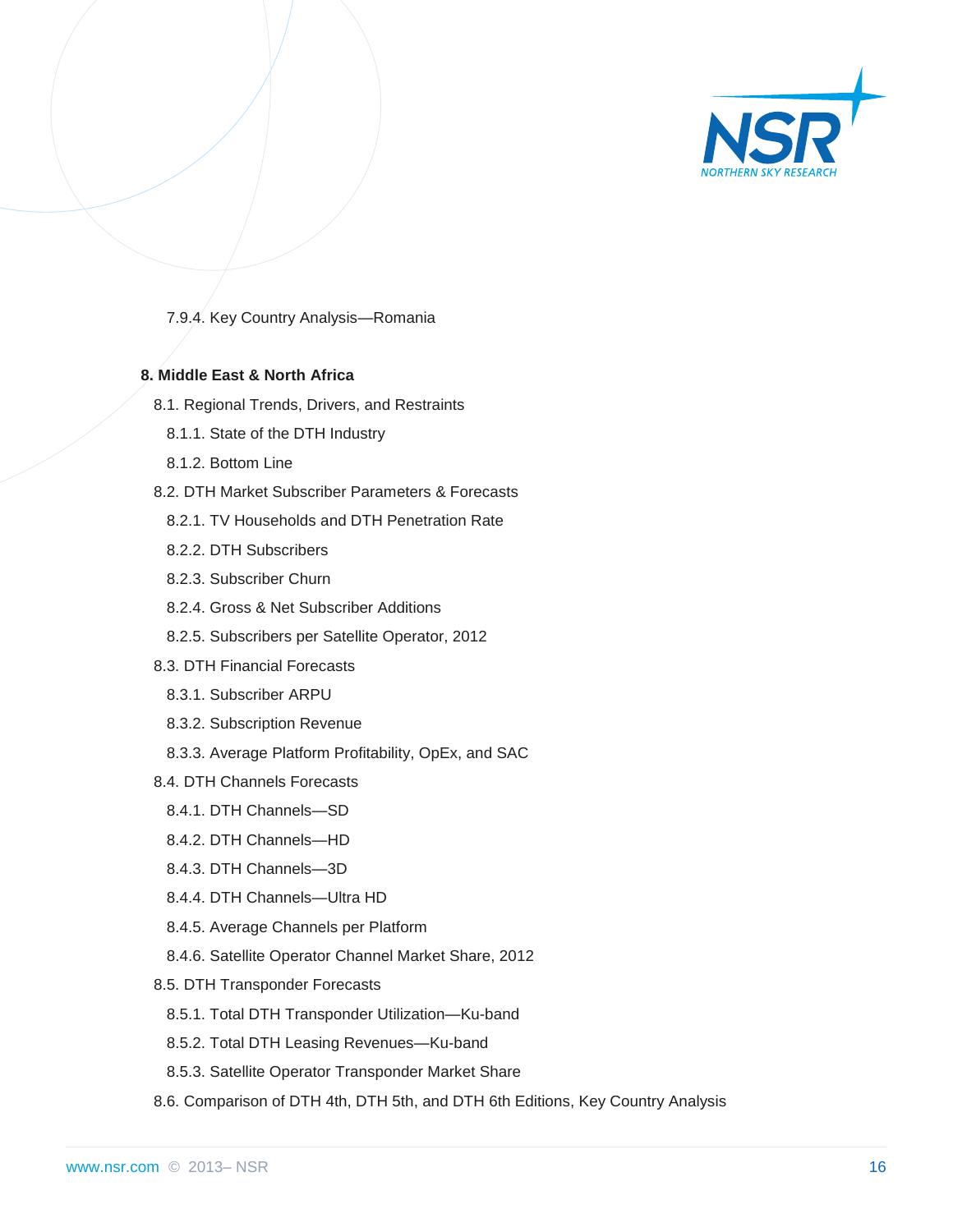

- 8.6.1. DTH Subscriber Comparison
- 8.6.2. DTH Channels per Platform Comparison
- 8.6.3. Key Country Analysis—Egypt

#### **9. Sub-Saharan Africa**

- 9.1. Regional Trends, Drivers, and Restraints
	- 9.1.1. State of the DTH Industry
	- 9.1.2. Bottom Line
- 9.2. DTH Market Subscriber Parameters & Forecasts
	- 9.2.1. TV Households and DTH Penetration Rate
	- 9.2.2. DTH Subscribers
	- 9.2.3. Subscriber Churn
	- 9.2.4. Gross & Net Subscriber Additions
	- 9.2.5. DTH Platform Count
	- 9.2.6. Subscribers per Satellite Operator, 2012
- 9.3. DTH Financial Forecasts
	- 9.3.1. Subscriber ARPU
	- 9.3.2. Subscription Revenue
	- 9.3.3. Average Platform Profitability, OpEx, and SAC
- 9.4. DTH Channels Forecasts
	- 9.4.1. DTH Channels—SD
	- 9.4.2. DTH Channels—HD
	- 9.4.3. Average Channels per Platform
	- 9.4.4. Satellite Operator Channel Market Share, 2012
- 9.5. DTH Transponder Forecasts
	- 9.5.1. Total DTH Transponder Utilization—Ku-band
	- 9.5.2. Total DTH Leasing Revenues—Ku-band
	- 9.5.3. Satellite Operator Transponder Market Share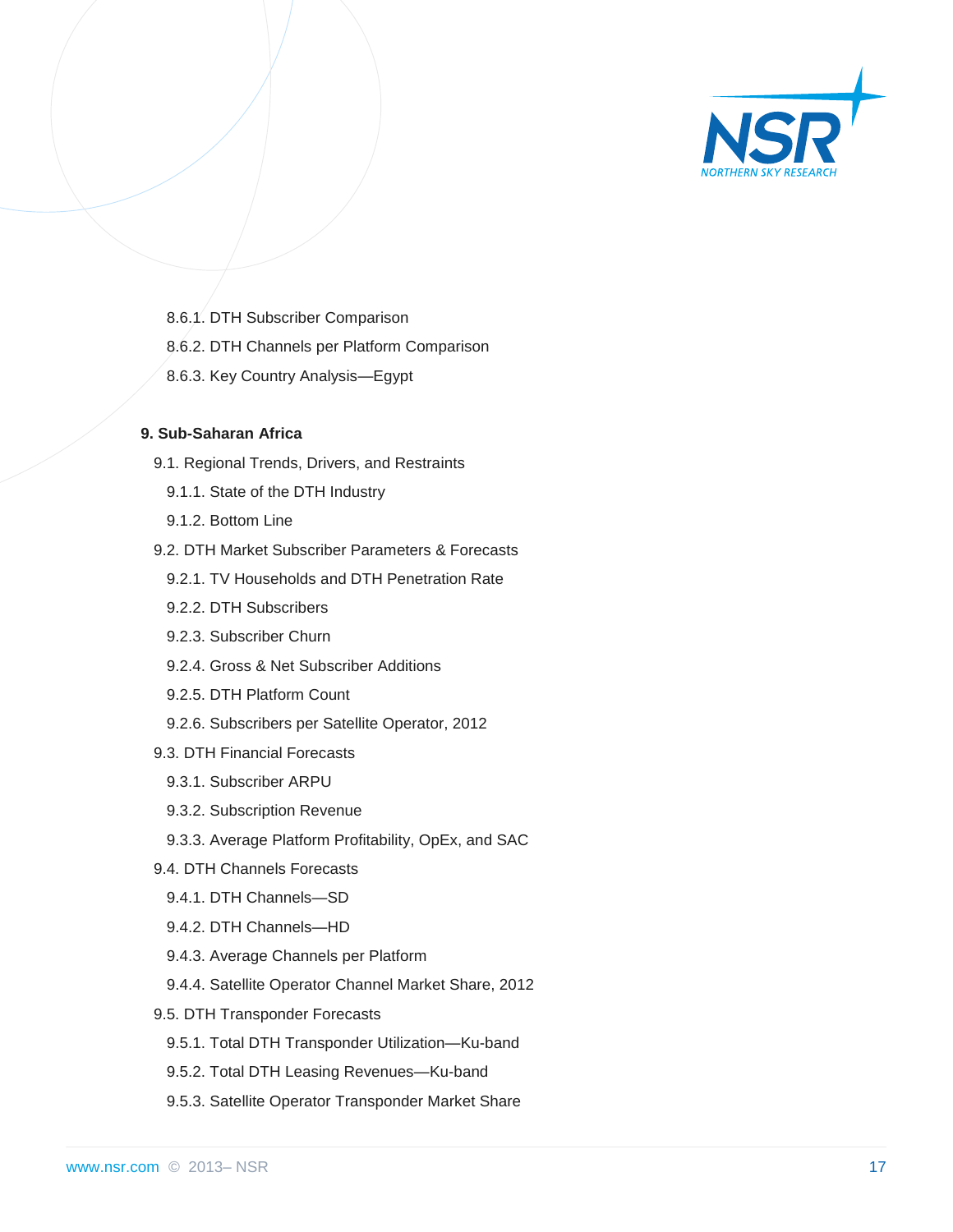

- 9.6. Comparison of DTH 4th, DTH 5th, and DTH 6th Editions, Key Country Analyses
	- 9.6.1. DTH Subscriber Comparison
	- 9.6.2. DTH Channels per Platform Comparison
	- 9.6.3. Key Country Analysis—Nigeria
	- 9.6.4. Key Country Analysis—Kenya

#### **10. East Asia**

- 10.1. Regional Trends, Drivers, and Restraints
	- 10.1.1. State of the DTH Industry
	- 10.1.2. Bottom Line
- 10.2. DTH Market Subscriber Parameters & Forecasts
	- 10.2.1. TV Households and DTH Penetration Rate
	- 10.2.2. DTH Subscribers
	- 10.2.3. Subscriber Churn
	- 10.2.4. Gross & Net Subscriber Additions
	- 10.2.5. Subscribers per Satellite Operator, 2012
- 10.3. DTH Financial Forecasts
	- 10.3.1. Subscriber ARPU
	- 10.3.2. Subscription Revenue
	- 10.3.3. Average Platform Profitability, OpEx, and SAC
- 10.4. DTH Channel Forecasts
	- 10.4.1. DTH Channels—SD
	- 10.4.2. DTH Channels—HD
	- 10.4.3. DTH Channels—3D
	- 10.4.4. DTH Channels—Ultra HD
	- 10.4.5. Average Channels per Platform
	- 10.4.6. Satellite Operator Channel Market Share
- 10.5. DTH Transponder Forecasts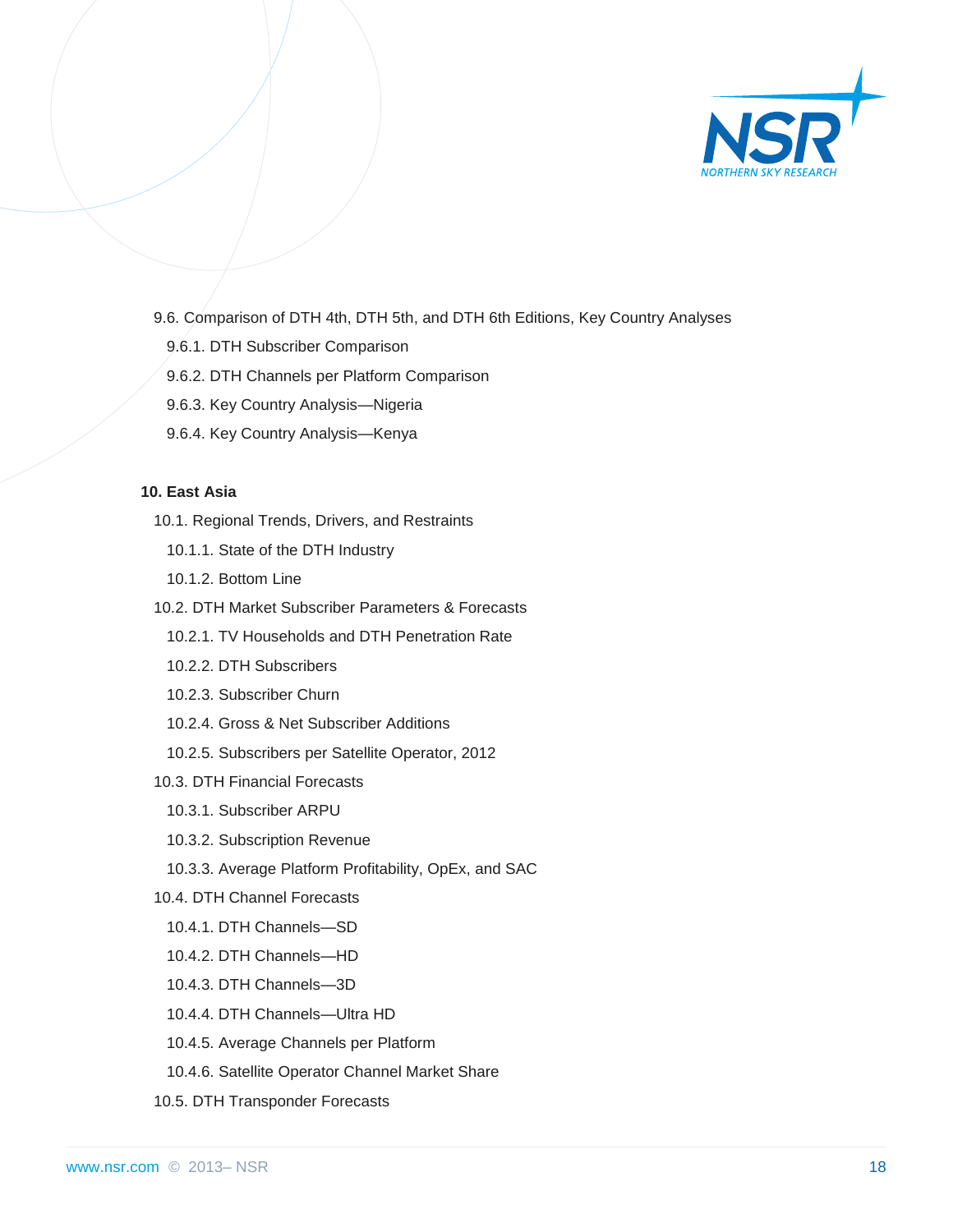

- 10.5.1. Total DTH Transponder Utilization—Ku-band
- 10.5.2. Total Leasing Revenues—Ku-band
- 10.5.3. Satellite Operator Transponder Market Share
- 10.6. Comparison of DTH4th, DTH 5th, and DTH 6th Editions
	- 10.6.1. DTH Subscriber Comparison
	- 10.6.2. DTH Channels per Platform Comparison

#### **11. South Asia**

- 11.1. Regional Trends, Drivers, and Restraints
	- 11.1.1. State of the DTH Industry
	- 11.1.2. Bottom Line
- 11.2. DTH Market Subscriber Parameters & Forecasts
	- 11.2.1. TV Households and DTH Penetration Rate
	- 11.2.2. DTH Subscribers
	- 11.2.3. Subscriber Churn
	- 11.2.4. Gross & Net Subscriber Additions
	- 11.2.5. DTH Platform Count
	- 11.2.6. Subscribers per Satellite Operator, 2012
- 11.3. DTH Financial Forecasts
	- 11.3.1. Subscriber ARPU
	- 11.3.2. Subscriber Revenue
	- 11.3.3. Average Platform Profitability, OpEx, and SAC
- 11.4. DTH Channels Forecast
	- 11.4.1. DTH Channels—SD
	- 11.4.2. DTH Channels—HD
	- 11.4.3. DTH Channels—3D
	- 11.4.4. DTH Channels—Ultra HD
	- 11.4.5. Average Channels per Platform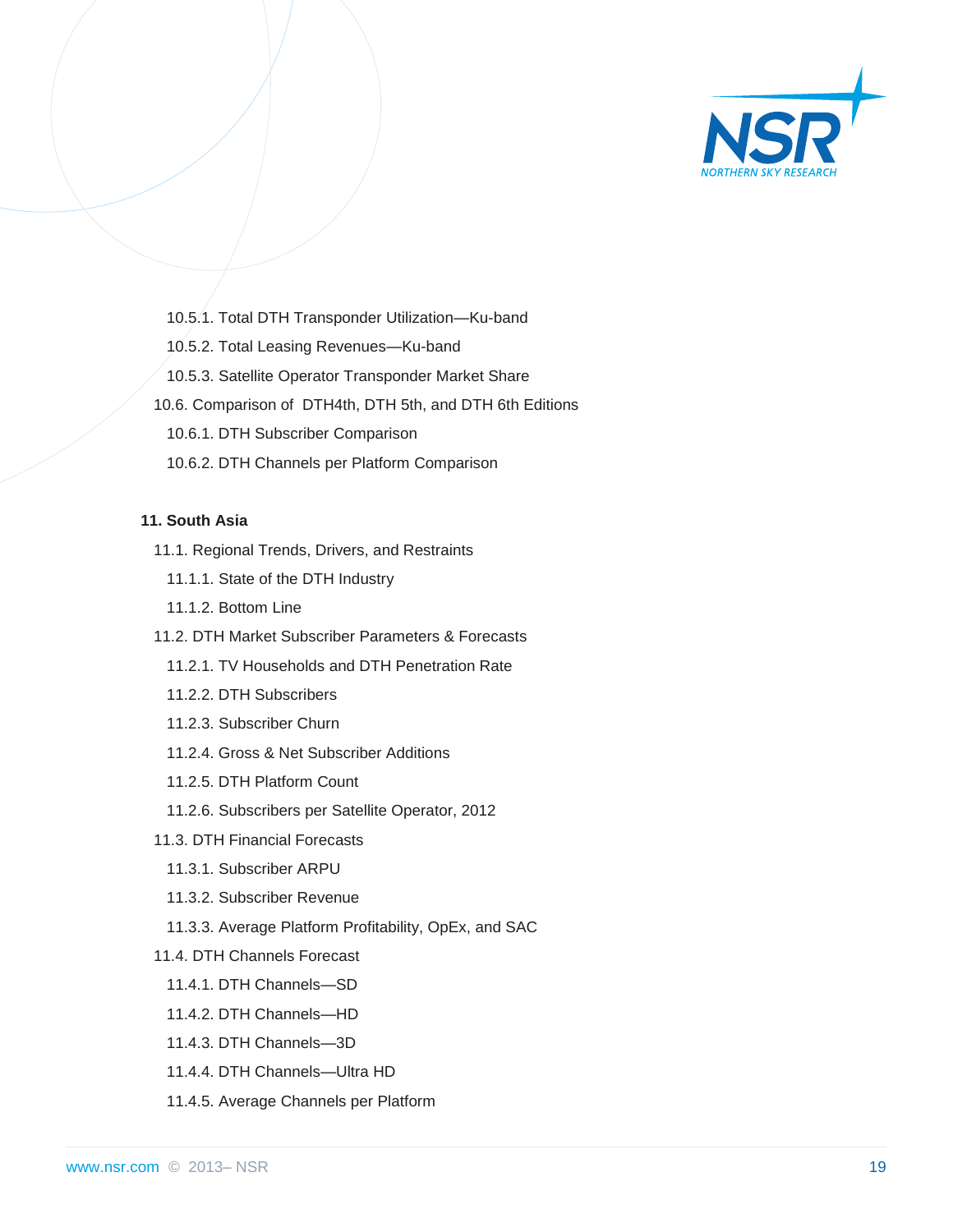

- 11.4.6. Satellite Operator Channel Market Share, 2012
- 11.5. DTH Transponder Forecasts
	- 11.5.1. Total DTH Transponder Utilization—Ku-band
	- 11.5.2. Total DTH Leasing Revenues—Ku band
	- 11.5.3. Satellite Operator Transponder Market Share
- 11.6. Comparison of DTH 4th, DTH 5th, and DTH 6th Editions, Key Country Analysis
	- 11.6.1. DTH Subscriber Comparison
	- 11.6.2. DTH Channels per Platform Comparison
	- 11.6.3. Key Country Analysis—India

#### **12. Southeast Asia**

- 12.1. Regional Trends, Drivers, and Restraints
	- 12.1.1. State of the DTH Industry
	- 12.1.2. Bottom Line
- 12.2. DTH Market Subscriber Parameters & Forecasts
	- 12.2.1. TV Households and DTH Penetration Rate
	- 12.2.2. DTH Subscribers
	- 12.2.3. Subscriber Churn
	- 12.2.4. Gross & Net Subscriber Additions
	- 12.2.5. DTH Platform Count
- 12.2.6. Subscribers per Satellite Operator, 2012
- 12.3. DTH Financial Forecasts
	- 12.3.1. Subscriber ARPU
	- 12.3.2. Subscription Revenue
	- 12.3.3. Average Platform Profitability, OpEx, and SAC
- 12.4. DTH Channel Forecasts
- 12.4.1. DTH Channels—SD
- 12.4.2. DTH Channels—HD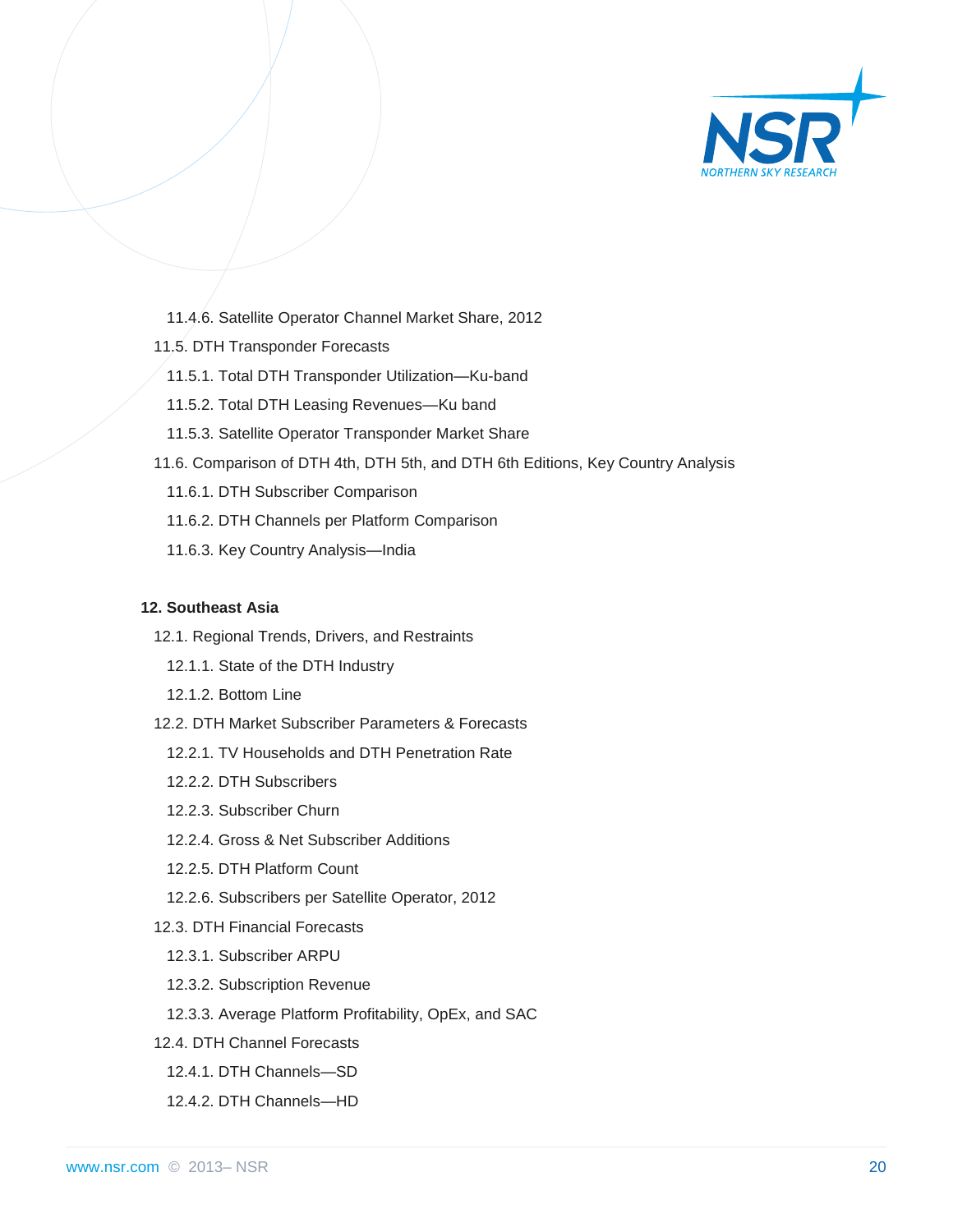

- 12.4.3. DTH Channels—3D
- 12.4.4. DTH Channels—Ultra HD
- 12.4.5. Average Channels per Platform
- 12.4.6. Satellite Operator Channel Market Share, 2012
- 12.5. DTH Transponder Forecasts
	- 12.5.1. Total DTH Transponder Utilization—Ku-band
	- 12.5.2. Total DTH Leasing Revenues—Ku-band
	- 12.5.3. Satellite Operator Transponder Market Share
- 12.6. Comparison of DTH 4th, DTH 5th, and DTH 6th Editions, Key Country Analysis
	- 12.6.1. DTH Subscriber Comparison
	- 12.6.2. DTH Channels per Platform Comparison
	- 12.6.3. Key Country Analysis—Indonesia

### List of Exhibits

#### **1. Executive Summary**

- 1.1. Global DTH Subs Revenue by Region, 2012
- 1.2. Global DTH Subs Revenue by Region, 2022
- 1.3. Global DTH Leasing Revenue, Ku-band

#### **2. Global Market Overview**

- 2.1. Global TV Households & DTH Penetration
- 2.2. Global DTH Subscribers, by Type
- 2.3. Global Subscriber Churn
- 2.4. Global Subscriber Gross Additions
- 2.5. Global No. of Platforms
- 2.6. Global Subscribers by Satellite Operator, 2012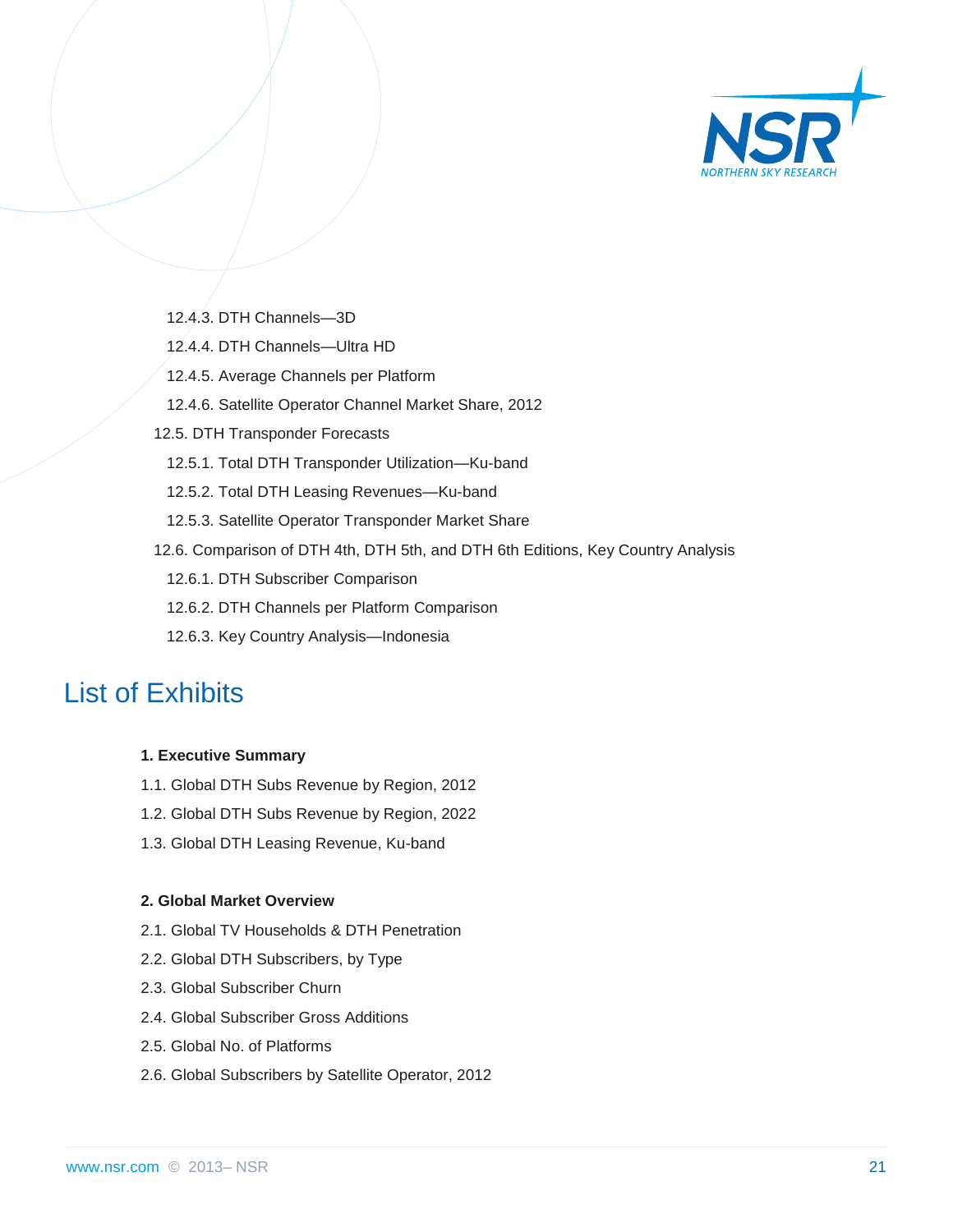

- 2.7. Global DTH ARPU
- 2.8. Global DTH Subscription Revenues
- 2.9. Global Average Platform Financial Metrics
- 2.10. Global SD Channels
- 2.11. Global HD Channels
- 2.12. Global 3D Channels
- 2.13. Global Ultra HD Channels, 2022
- 2.14. Global Average No. Channels per Platform
- 2.15. Global DTH Capacity, Ku-band
- 2.16. Global DTH Capacity, HTS
- 2.17. Global DTH Leasing Revenue, Ku-band
- 2.18. Global DTH Leasing Revenue, HTS
- 2.19. Global Leased TPEs by Satellite Operator, 2012
- 2.20. Global DTH6 vs DTH5 vs DTH4 Subscribers
- 2.21. Global DTH6 vs DTH5 vs DTH4 Average Channels per Platform

#### **3. North America**

- 3.1. United States Subscriber Market Share, 2012
- 3.2. Platforms Considered
- 3.3. NAM TV Households & DTH Penetration
- 3.4. NAM DTH Subscribers, by Type
- 3.5. NAM Subscriber Churn
- 3.6. NAM Subscriber Gross Additions
- 3.7. NAM Subscribers by Satellite Operator, 2012
- 3.8. NAM DTH ARPU
- 3.9. NAM DTH Subscription Revenues
- 3.10. NAM DTH Subscription Revenues, 2012-2022
- 3.11. NAM Average Platform Financial Metrics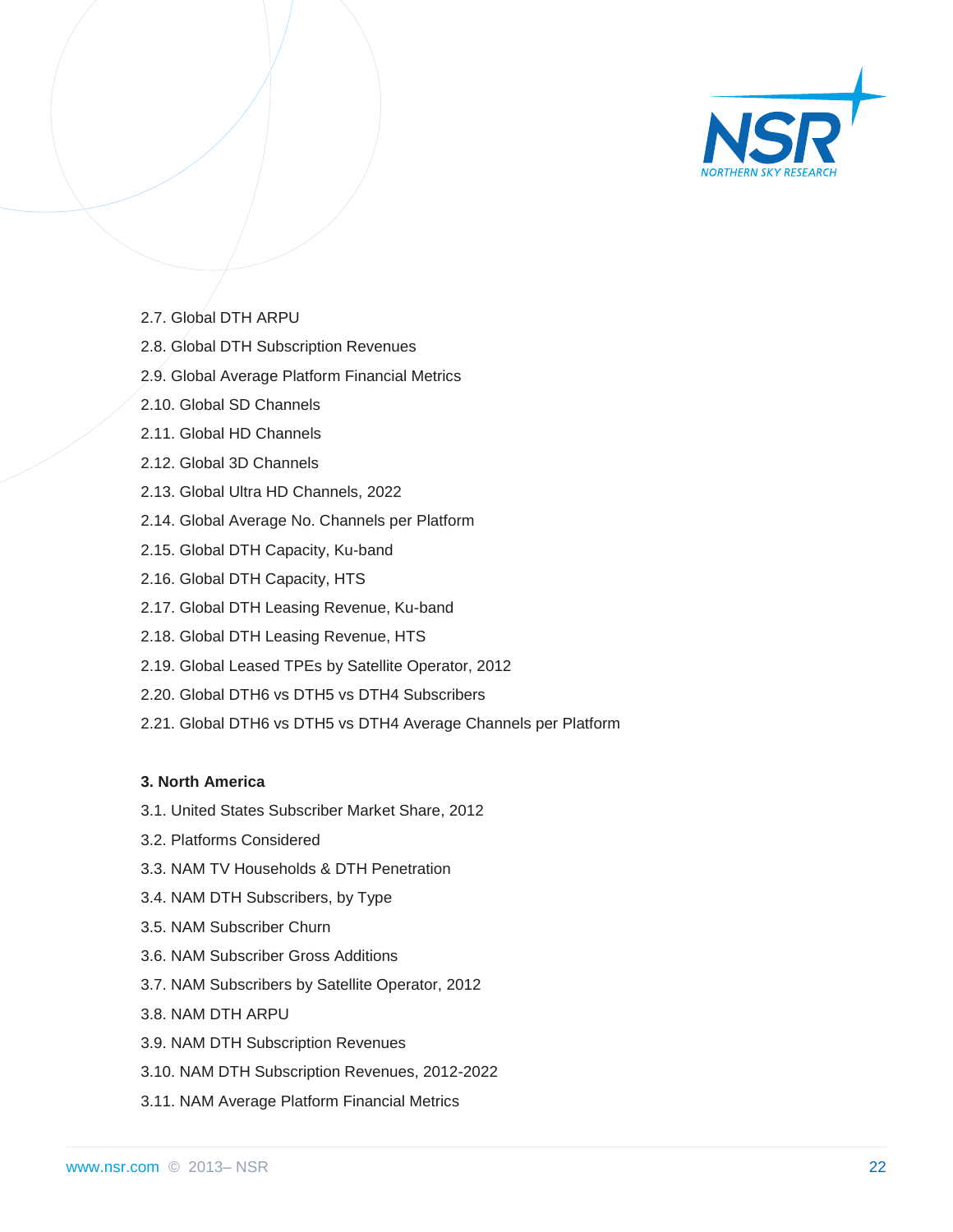

- 3.12. NAM DTH Channels, SD
- 3.13. NAM DTH Channels, HD
- 3.14. NAM DTH Channels, 3D
- 3.15. NAM DTH Channels, UHD 2022
- 3.16. NAM Average No. Channels per Platform
- 3.17. NAM Channels by Satellite Operator, 2012
- 3.18. NAM DTH Capacity, Ku-band
- 3.19. NAM DTH Capacity, HTS
- 3.20. NAM DTH Capacity, Ded. Ku-band
- 3.21. NAM DTH Capacity, Ded. Ka-band
- 3.22. NAM DTH Leasing Revenue, Ku-band
- 3.23. NAM DTH6 vs DTH5 vs DTH4: Subscribers
- 3.24. NAM DTH6 vs DTH5 vs DTH4: Average Channels per Platform

#### **4. Central America & Caribbean**

- 4.1. Mexico Subscriber Market Share, 2012
- 4.2. DTH Platforms Considered
- 4.3. CAMCB TV Households & DTH Penetration
- 4.4. CAMCB DTH Subscribers, by Type
- 4.5. CAMCB Subscriber Churn
- 4.6. CAMCB Subscriber Gross Additions
- 4.7. CAMCB No. of Platforms
- 4.8. CAMCB Subscribers by Satellite Operator, 2012
- 4.9. CAMCB DTH ARPU
- 4.10. CAMCB DTH Subscription Revenues
- 4.11. CAMCB DTH Subscription Revenues, 2012-2022
- 4.12. CAMCB Average Platform Financial Metrics
- 4.13. CAMCB DTH Channels, SD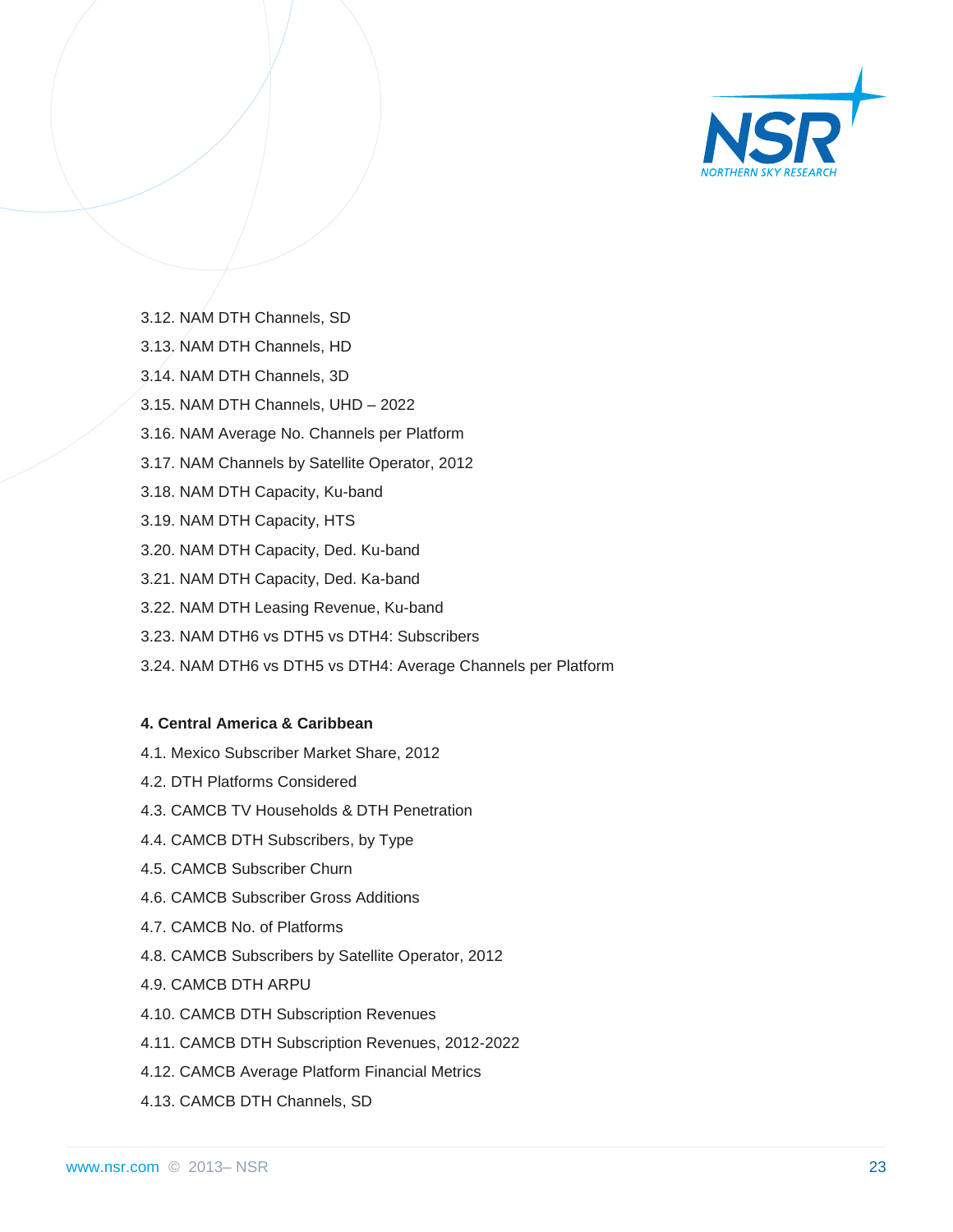

- 4.14. CAMCB DTH Channels, HD
- 4.15. CAMCB DTH Channels, 3D
- 4.16. CAMCB DTH Channels, UHD
- 4.17. CAMCB Average No. Channels per Platform
- 4.18. CAMCB Channels by Satellite Operator, 2012
- 4.19. CAMCB DTH Capacity, Ku-band
- 4.20. CAMCB DTH Leasing Revenue, Ku-band
- 4.21. CAMCB Leased TPEs by Satellite Operator, 2012
- 4.22. CAMCB DTH6 vs DTH5 vs DTH4: Subscribers
- 4.23. CAMCB DTH6 vs DTH5 vs DTH4: Average Channels per Platform
- 4.24. GDP Per Capita (PPP), 2012, US\$

#### **5. South America**

- 5.1. SAM Subscriber Market Share, 2012
- 5.2. DTH Platforms Considered
- 5.3. SAM TV Households & DTH Penetration
- 5.4. SAM DTH Subscribers, by Type
- 5.5. SAM Subscriber Churn
- 5.6. SAM Subscriber Gross Additions
- 5.7. SAM No. of Platforms
- 5.8. SAM Subscribers by Satellite Operator, 2012
- 5.9. SAM DTH ARPU
- 5.10. SAM DTH Subscription Revenues
- 5.11. SAM Average Platform Financial Metrics
- 5.12. SAM DTH Channels, SD
- 5.13. SAM DTH Channels, HD
- 5.14. SAM DTH Channels, 3D
- 5.15. SAM DTH Channels, UHD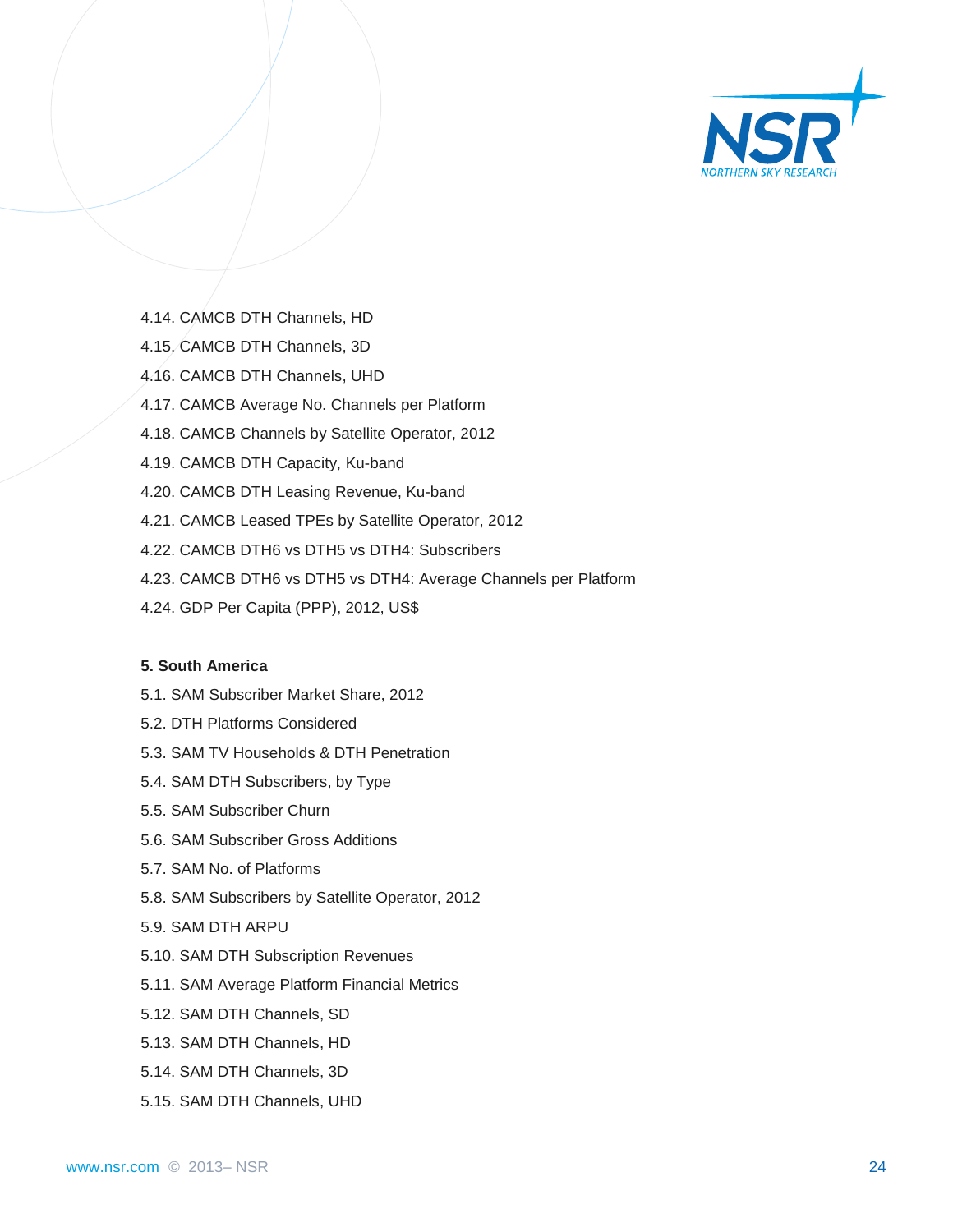

- 5.16. SAM Average No. Channels per Platform
- 5.17. SAM Channels by Satellite Operator, 2012
- 5.18. SAM DTH Capacity, Ku-band
- 5.19. SAM DTH Leasing Revenue, Ku-band
- 5.20. SAM Leased TPEs by Satellite Operator, 2012
- 5.21. SAM DTH6 vs DTH5 vs DTH4: Subscribers
- 5.22. SAM DTH6 vs DTH5 vs DTH4: Average Channels per Platform
- 5.23. South American GDP (PPP) by Country, 2012

#### **6. Western Europe**

- 6.1. DTH Platforms Considered
- 6.2. WEU Subscriber Market Share, 2012
- 6.3. WEU TV Households & DTH Penetration
- 6.4. WEU DTH Subscribers, by Type
- 6.5. WEU Subscriber Churn
- 6.6. WEU Subscriber Gross Additions
- 6.7. WEU Subscribers by Satellite Operator, 2012
- 6.8. WEU DTH ARPU
- 6.9. WEU DTH Subscription Revenues
- 6.10. WEU Average Platform Financial Metrics
- 6.11. WEU DTH Channels, SD
- 6.12. WEU DTH Channels, HD
- 6.13. WEU DTH Channels, 3D
- 6.14. WEU DTH Channels, UHD
- 6.15. WEU Average No. Channels per Platform
- 6.16. WEU Channels by Satellite Operator, 2012
- 6.17. WEU DTH Capacity, Ku-band
- 6.18. WEU DTH Leasing Revenue, Ku-band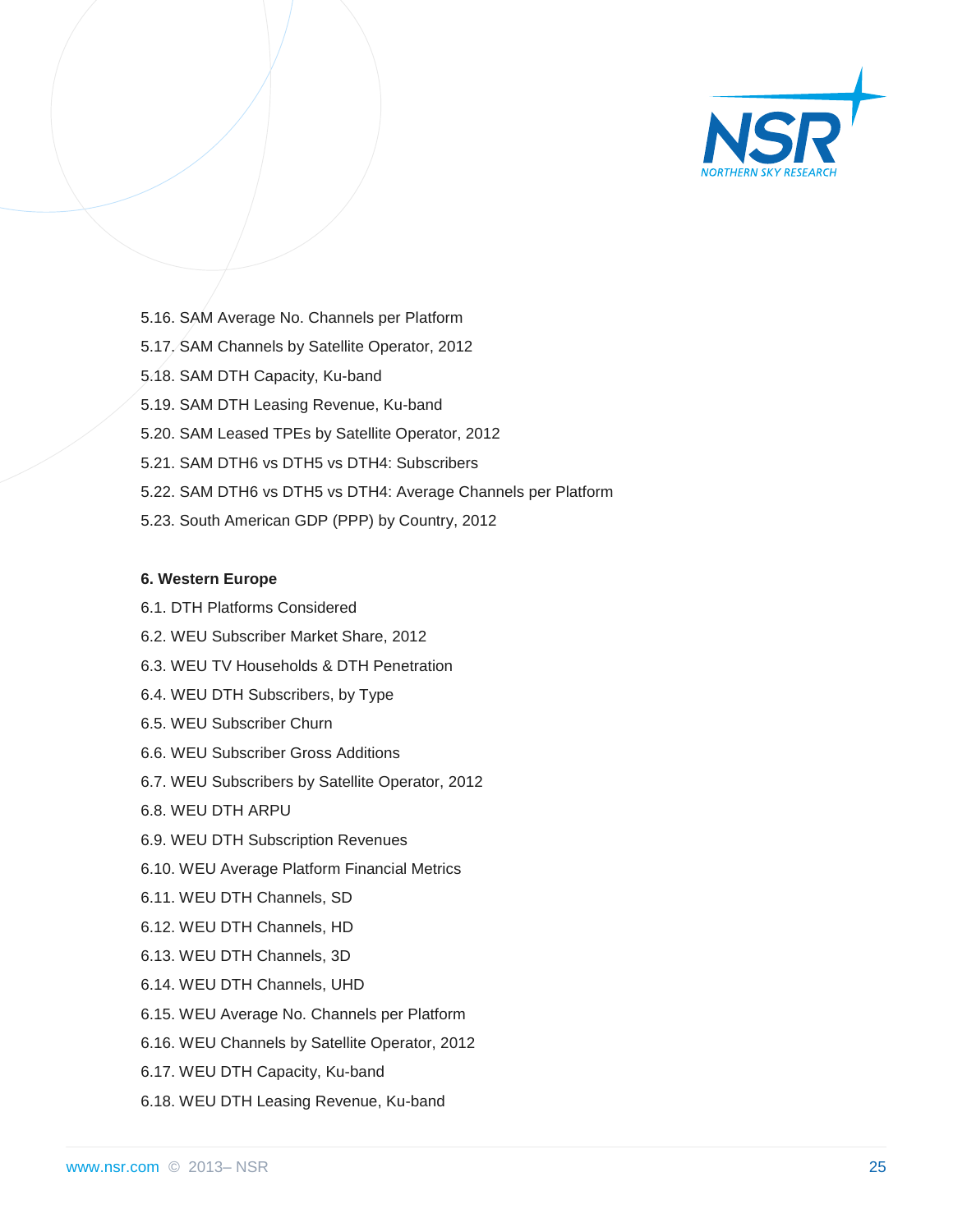

- 6.19. WEU Leased TPEs by Satellite Operator, 2012
- 6.20. WEU TV Households & Bouquet Penetration
- 6.21. WEU Bouquet Subscribers, by Type
- 6.22. WEU Subscriber Churn
- 6.23. WEU Subscriber Gross Additions
- 6.24. WEU Bouquet Subscribers by Satellite Operator, 2012
- 6.25. WEU No. of Bouquets
- 6.26. WEU Bouquets ARPU
- 6.27. WEU Bouquets Subscription Revenues
- 6.28. WEU Average Bouquet Financial Metrics
- 6.29. WEU Bouquets Channels, SD
- 6.30. WEU Bouquets Channels, HD
- 6.31. WEU Average No. Channels per Bouquet
- 6.32. WEU Bouquets Capacity, Ku-band
- 6.33. WEU Bouquets Leasing Revenue, Ku-band
- 6.34. WEU Bouquets Leased TPEs by Satellite Operator, 2012
- 6.35. WEU DTH6 vs DTH5 vs DTH4: Subscribers
- 6.36. WEU DTH6 vs DTH5 vs DTH4: Average Channels per Platform
- 6.37. 2012 Subscriber Breakdown
- 6.38. 2009 Subscriber Breakdown
- 6.39. Immigration into Germany by Country of Origin, 2012

#### **7. Central and Eastern Europe**

- 7.1. CEEU Subscriber Market Share, 2012
- 7.2. DTH Platforms Considered
- 7.3. CEEU TV Households & DTH Penetration
- 7.4. CEEU DTH Subscribers, by Type
- 7.5. CEEU Subscriber Churn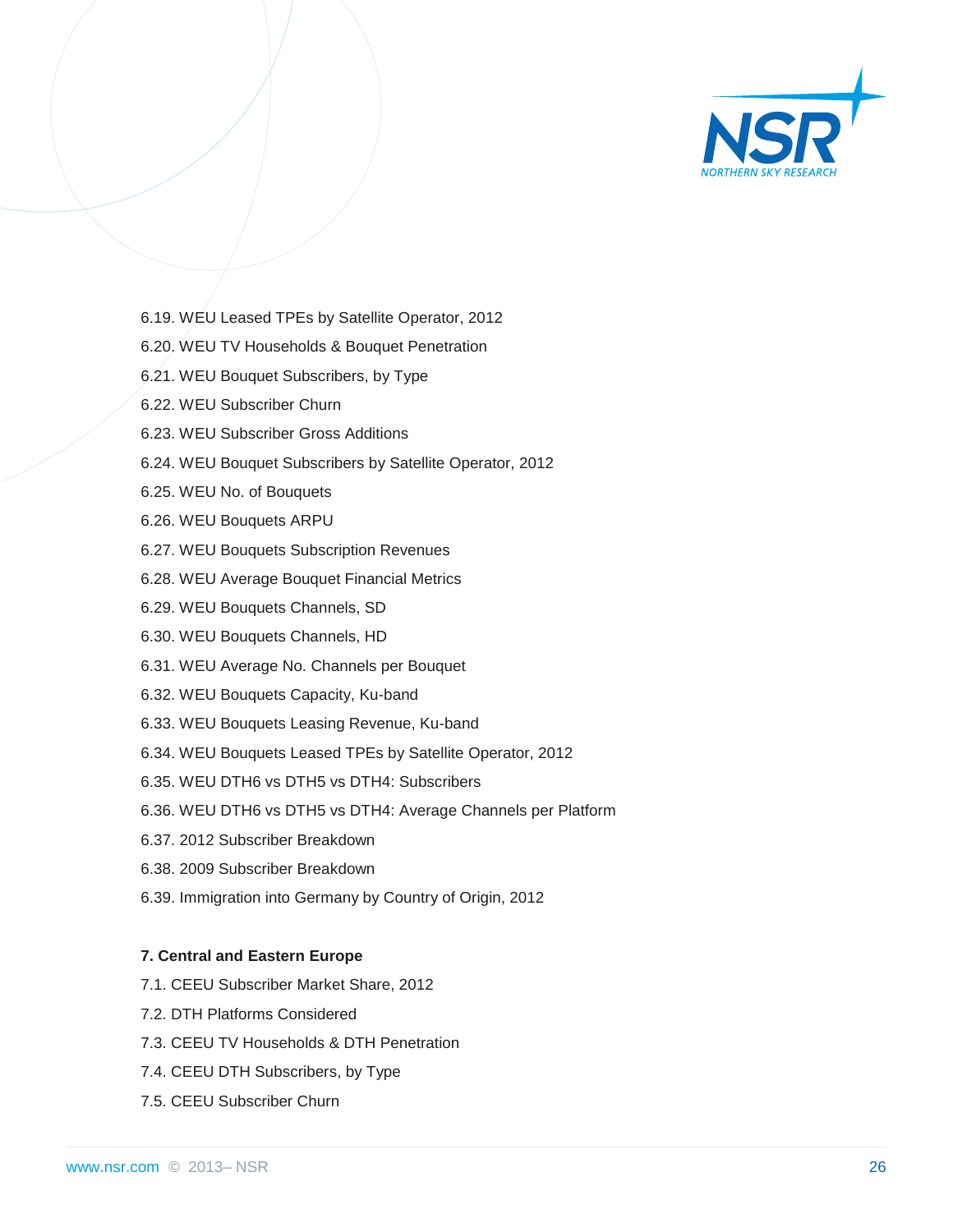

- 7.6. CEEU Subscriber Gross Additions
- 7.7. CEEU No. of Platforms
- 7.8. CEEU Subscribers by Satellite Operator, 2012
- 7.9. CEEU DTH ARPU
- 7.10. CEEU DTH Subscription Revenues
- 7.11. CEEU Average Platform Financial Metrics
- 7.12. CEEU DTH Channels, SD
- 7.13. CEEU DTH Channels, HD
- 7.14. CEEU DTH Channels, 3D
- 7.15. CEEU DTH Channels, UHD
- 7.16. CEEU Average No. Channels per Platform
- 7.17. CEEU Channels by Satellite Operator, 2012
- 7.18. CEEU DTH Capacity, Ku-band
- 7.19. CEEU DTH Leasing Revenue, Ku-band
- 7.20. CEEU Leased TPEs by Satellite Operator, 2012
- 7.21. CEEU TV Households & Bouquet Penetration
- 7.22. CEEU Bouquet Subscribers, by Type
- 7.23. CEEU Subscriber Churn
- 7.24. CEEU Subscriber Gross Additions
- 7.25. CEEU No. of Bouquets
- 7.26. CEEU Bouquet Subscribers by Satellite Operator, 2012
- 7.27. CEEU Bouquets ARPU
- 7.28. CEEU Bouquets Subscription Revenues
- 7.29. CEEU Average Bouquet Financial Metrics
- 7.30. CEEU Bouquets Channels, SD
- 7.31. CEEU Bouquets Channels, HD
- 7.32. CEEU Average No. Channels per Bouquet
- 7.33. CEEU Bouquets Capacity, Ku-band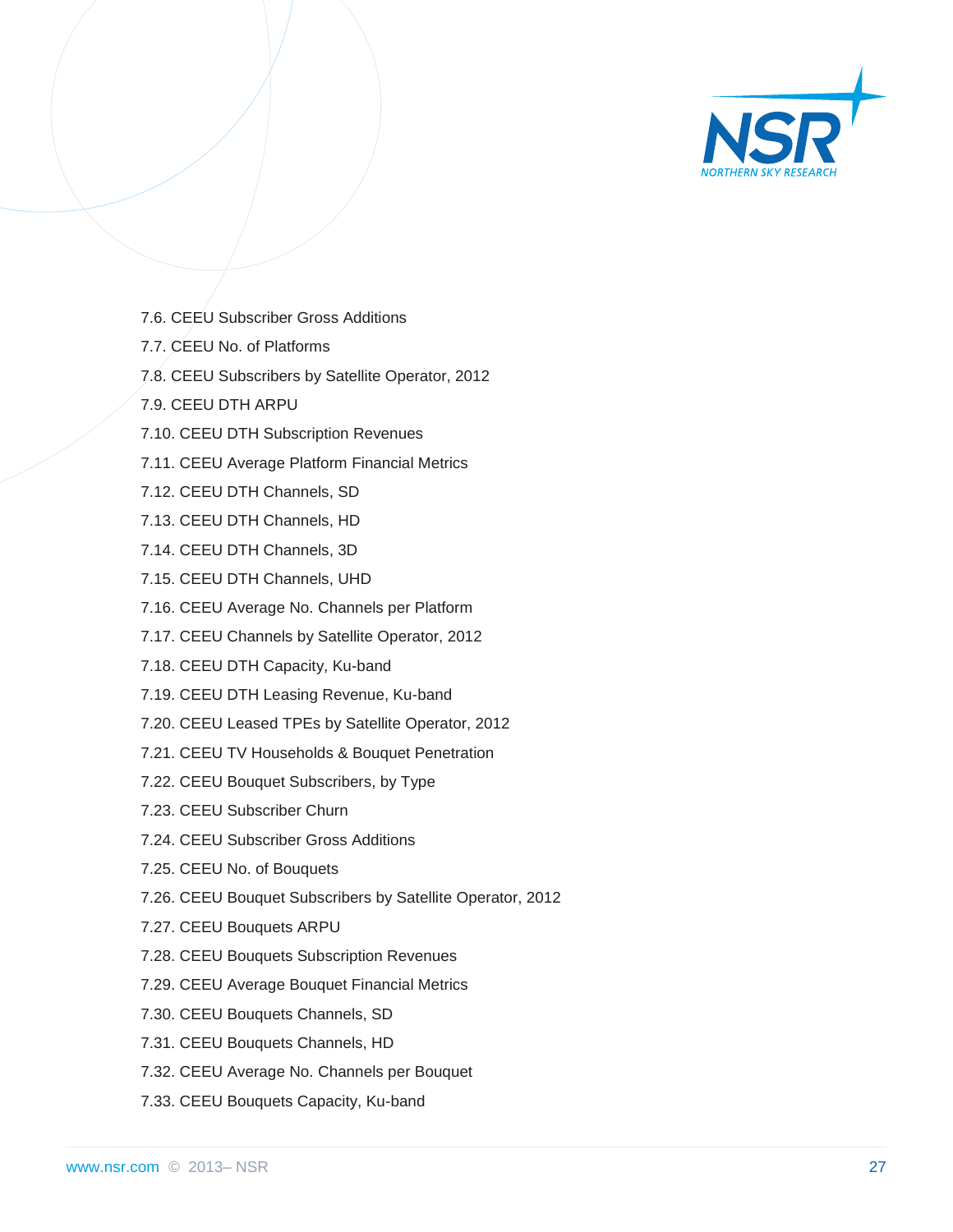

- 7.34. CEEU Bouquets Leasing Revenue, Ku-band
- 7.35. CEEU Bouquets Leased TPEs by Satellite Operator, 2012
- 7.36. CEEU DTH6 vs DTH5 vs DTH4: Subscribers
- 7.37. CEEU DTH6 vs DTH5 vs DTH4: Average Channels per Platform
- 7.38. Population Density vs DTH Penetration, 2012
- 7.39. DTH Penetration by Country, 2012

#### **8. Middle East & North Africa**

- 8.1. MENA Subscriber Market Share, 2012
- 8.2. DTH Platforms Considered
- 8.3. MENA TV Households & DTH Penetration
- 8.4. MENA DTH Subscribers, by Type
- 8.5. MENA Subscriber Churn
- 8.6. MENA Subscriber Gross Additions
- 8.7. MENA Subscribers by Satellite Operator, 2012
- 8.8. MENA DTH ARPU
- 8.9. MENA DTH Subscription Revenues
- 8.10. MENA Average Platform Financial Metrics
- 8.11. MENA DTH Channels, SD
- 8.12. MENA DTH Channels, HD
- 8.13. MENA DTH Channels, 3D
- 8.14. MENA DTH Channels, UHD
- 8.15. MENA Average No. Channels per Platform
- 8.16. MENA Channels by Satellite Operator, 2012
- 8.17. MENA DTH Capacity, Ku-band
- 8.18. MENA DTH Leasing Revenue, Ku-band
- 8.19. MENA Leased TPEs by Satellite Operator, 2012
- 8.20. MENA DTH6 vs DTH5 vs DTH4: Subscribers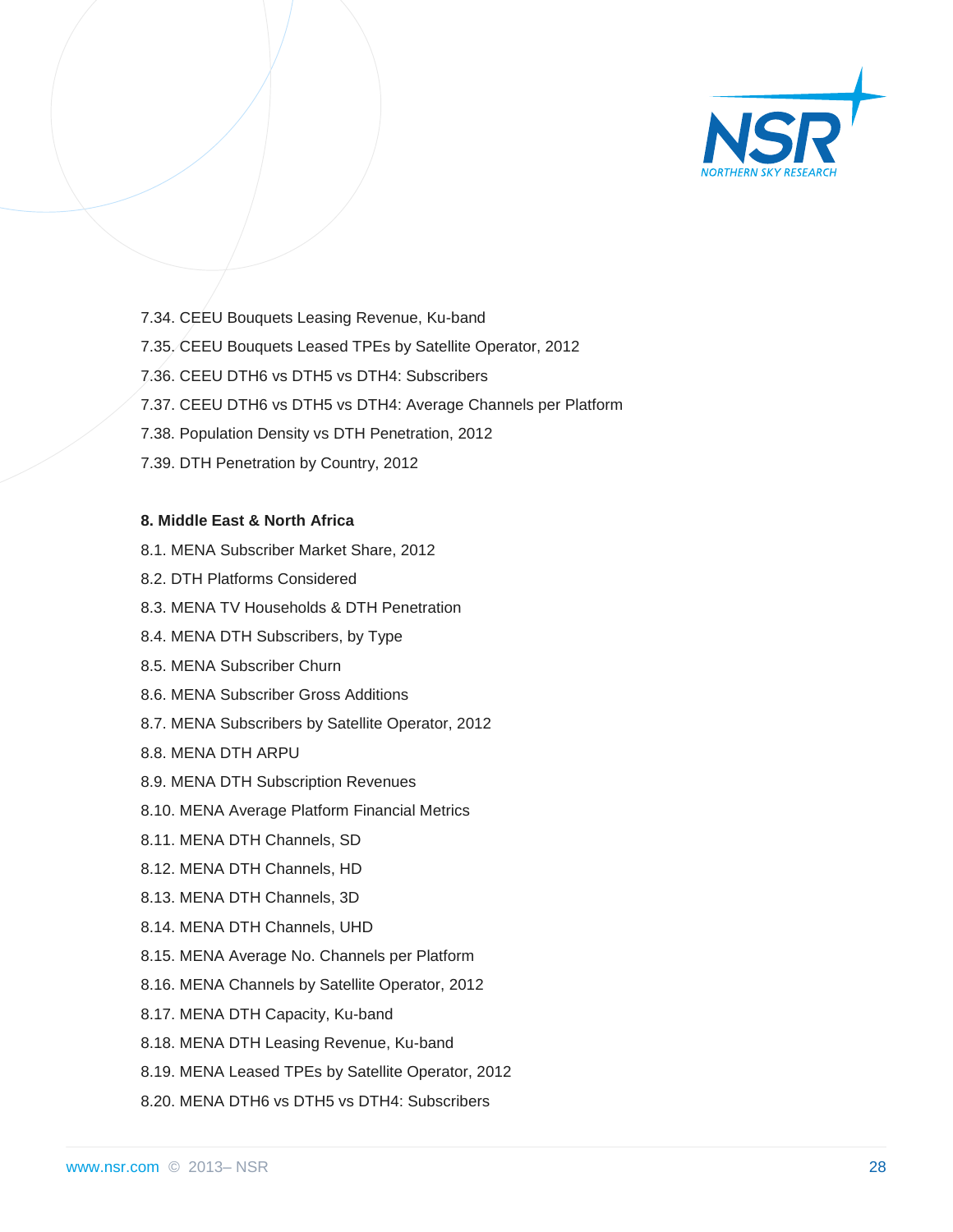

- 8.21. MENA DTH6 vs DTH5 vs DTH4: Average Channels per Platform
- 8.22. Population by Age Group (2013)

#### **9. Sub-Saharan Africa**

- 9.1. SSA Subscriber Market Share, 2012
- 9.2. DTH Platforms Considered
- 9.3. SSA TV Households & DTH Penetration
- 9.4. SSA DTH Subscribers, by Type
- 9.5. SSA Subscriber Churn
- 9.6. SSA Subscriber Gross Additions
- 9.7. SSA No. of Platforms
- 9.8. SSA Subscribers by Satellite Operator, 2012
- 9.9. SSA DTH ARPU
- 9.10. SSA DTH Subscription Revenues
- 9.11. SSA Average Platform Financial Metrics
- 9.12. SSA DTH Channels, SD
- 9.13. SSA DTH Channels, HD
- 9.14. SSA Average No. Channels per Platform
- 9.15. SSA Channels by Satellite Operator, 2012
- 9.16. SSA DTH Capacity, Ku-band
- 9.17. SSA DTH Leasing Revenue, Ku-band
- 9.18. SSA Leased TPEs by Satellite Operator, 2012
- 9.19. SSA DTH6 vs DTH5 vs DTH4: Subscribers
- 9.20. SSA DTH6 vs DTH5 vs DTH4: Average Channels per Platform
- 9.21. Population of Emerging Economies to 2035 (Millions)
- 9.22. M-Pesa Users by Year (000's)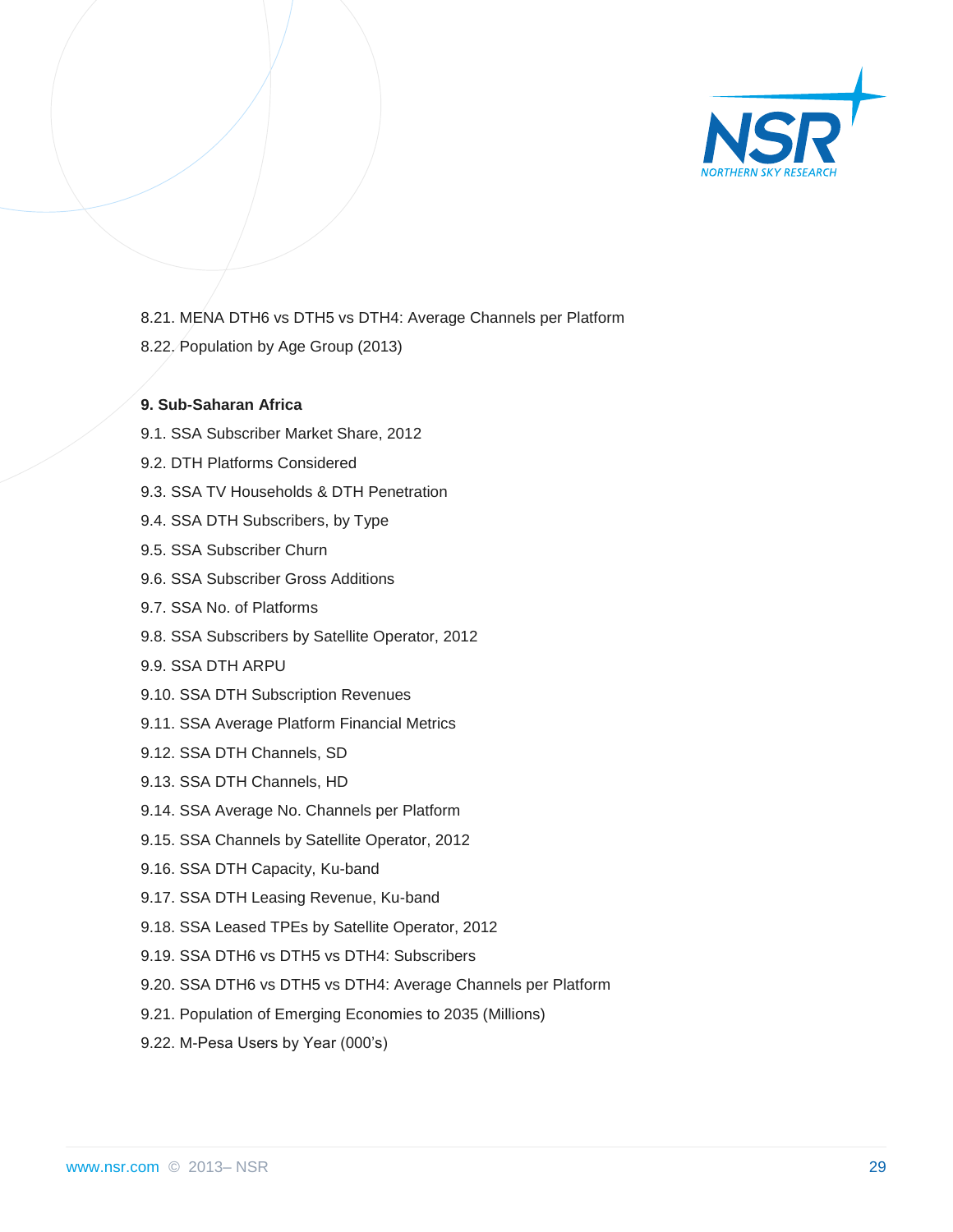

#### **10. East Asia**

- 10.1. EA Subscriber Market Share, 2012
- 10.2. DTH Platforms Considered
- 10.3. EA TV Households & DTH Penetration
- 10.4. EA DTH Subscribers, by Type
- 10.5. EA Subscriber Churn
- 10.6. EA Subscriber Gross Additions
- 10.7. EA Subscribers by Satellite Operator, 2012
- 10.8. EA DTH ARPU
- 10.9. EA DTH Subscription Revenues
- 10.10. EA Average Platform Financial Metrics
- 10.11. EA DTH Channels, SD
- 10.12. EA DTH Channels, HD
- 10.13. EA DTH Channels, 3D
- 10.14. EA DTH Channels, UHD
- 10.15. EA Average No. Channels per Platform
- 10.16. EA Channels by Satellite Operator, 2012
- 10.17. EA DTH Capacity, Ku-band
- 10.18. EA DTH Leasing Revenue, Ku-band
- 10.19. EA Leased TPEs by Satellite Operator, 2012
- 10.20. EA DTH6 vs DTH5 vs DTH4: Subscribers
- 10.21. EA DTH6 vs DTH5 vs DTH4: Average Channels per Platform

#### **11. South Asia**

- 11.1. SA Subscriber Market Share, 2012
- 11.2. DTH Platforms Considered
- 11.3. SA TV Households & DTH Penetration
- 11.4. SA DTH Subscribers, by Type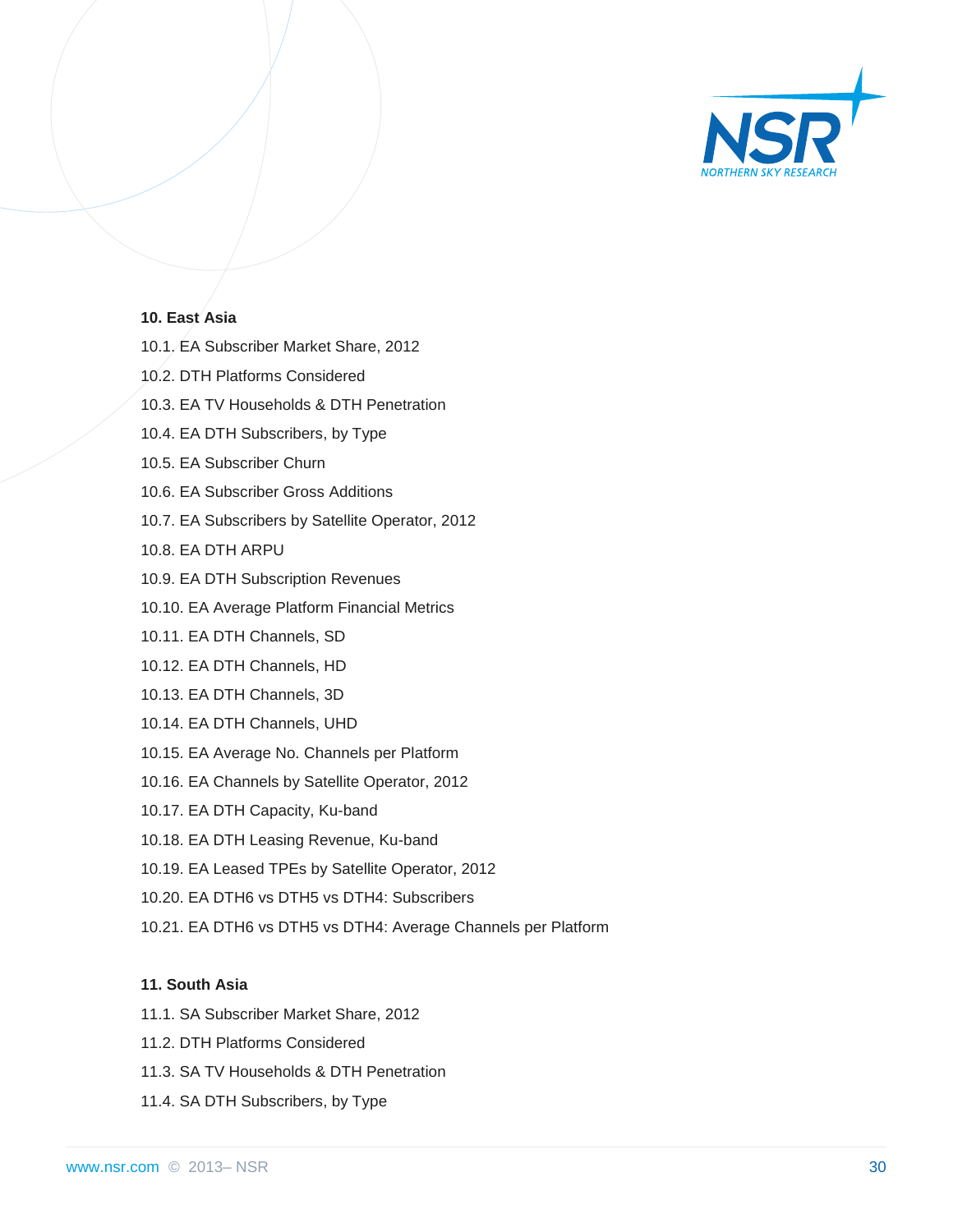

- 11.5. SA Subscriber Churn
- 11.6. SA Subscriber Gross Additions
- 11.7. SA No. of Platforms
- 11.8. SA Subscribers by Satellite Operator, 2012
- 11.9. SA DTH ARPU
- 11.10. SA DTH Subscription Revenues
- 11.11. SA DTH Subscription Revenues, 2012-2022
- 11.12. SA Average Platform Financial Metrics
- 11.13. SA DTH Channels, SD
- 11.14. SA DTH Channels, HD
- 11.15. SA DTH Channels, 3D
- 11.16. SA DTH Channels, UHD
- 11.17. SA Average No. Channels per Platform
- 11.18. SA Channels by Satellite Operator, 2012
- 11.19. SA DTH Capacity, Ku-band
- 11.20. SA DTH Leasing Revenue, Ku-band
- 11.21. SA Leased TPEs by Satellite Operator, 2012
- 11.22. SA DTH6 vs DTH5 vs DTH4: Subscribers
- 11.23. SA DTH6 vs DTH5 vs DTH4: Average Channels per Platform
- 11.24. Mobile Phones per 100 People

#### **12. Southeast Asia**

- 12.1. SEA Subscriber Market Share, 2012
- 12.2. DTH Platforms Considered
- 12.3. SEA TV Households & DTH Penetration
- 12.4. SEA DTH Subscribers, by Type
- 12.5. SEA Subscriber Churn
- 12.6. SEA Subscriber Gross Additions